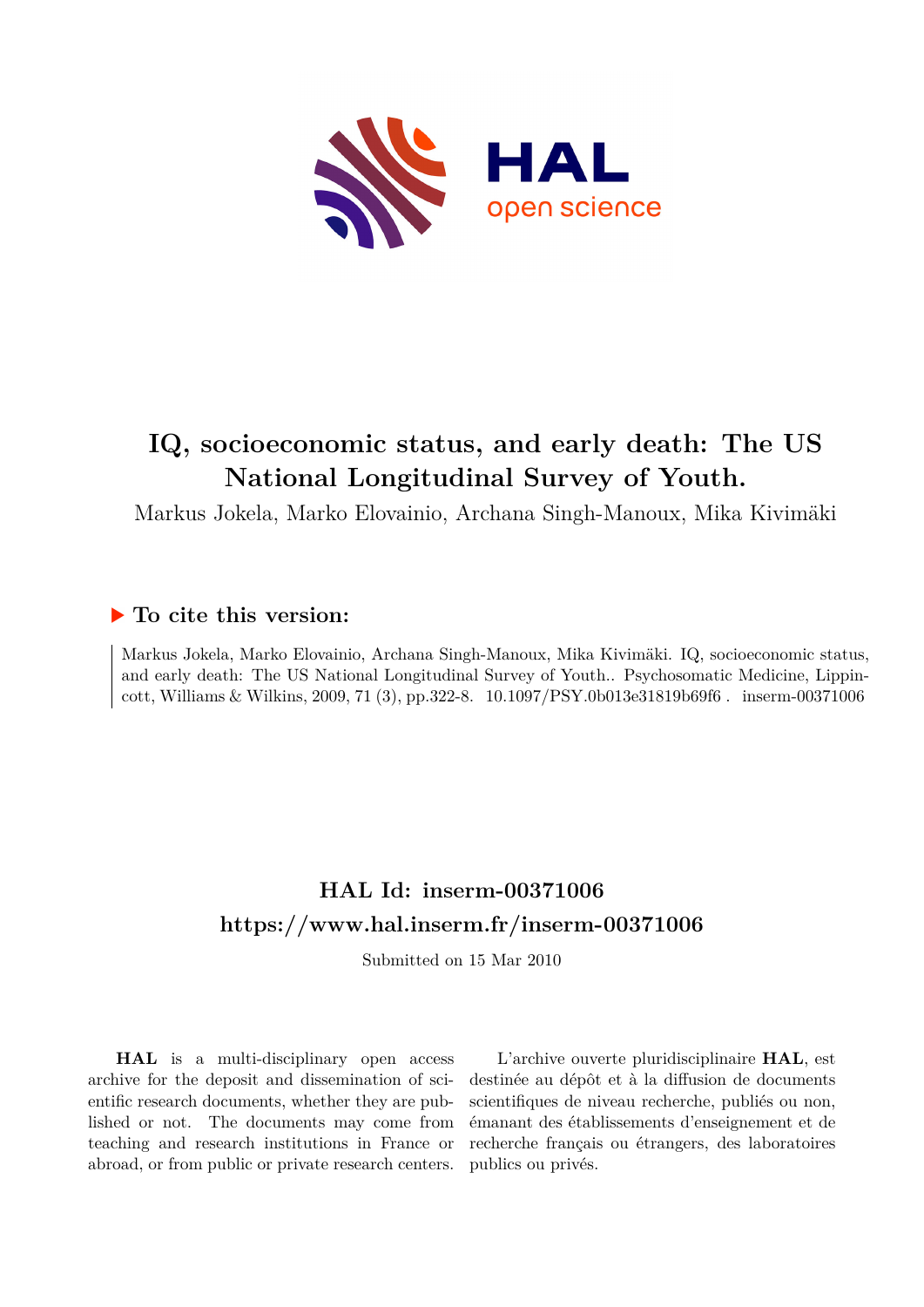# **IQ, Socioeconomic Status, and Early Death: The U.S. National Longitudinal Survey of Youth**

*Psychosomatic Medicine*, in press (23.09.2008)

Markus Jokela, Ph.D.,<sup>1,2</sup> Marko Elovainio, Ph.D.,<sup>1,3</sup> Archana Singh-Manoux, Ph.D.,<sup>1,4</sup> Mika Kivimäki, Ph.D.<sup>1</sup>

<sup>1</sup>Department of Epidemiology and Public Health, University College London, London, UK; <sup>2</sup>Department of Psychology, University of Helsinki, Finland; <sup>3</sup>National Research and Development Centre for Welfare and Health, Finland; <sup>4</sup>INSERM U687, France

#### **Correspondence to:**

Markus Jokela, Department of Psychology, University of Helsinki, P.O. Box 9, FIN-00014, University of Helsinki, Finland. Tel. +358-9-19129526, Fax. +358-9-19129521, Email: [markus.jokela@helsinki.fi](mailto:markus.jokela@helsinki.fi)

**Manuscript statistics:** 5980 in manuscript (text, references, tables), 201 words in abstract, 3 tables, 2 figures

**Running title:** IQ and early mortality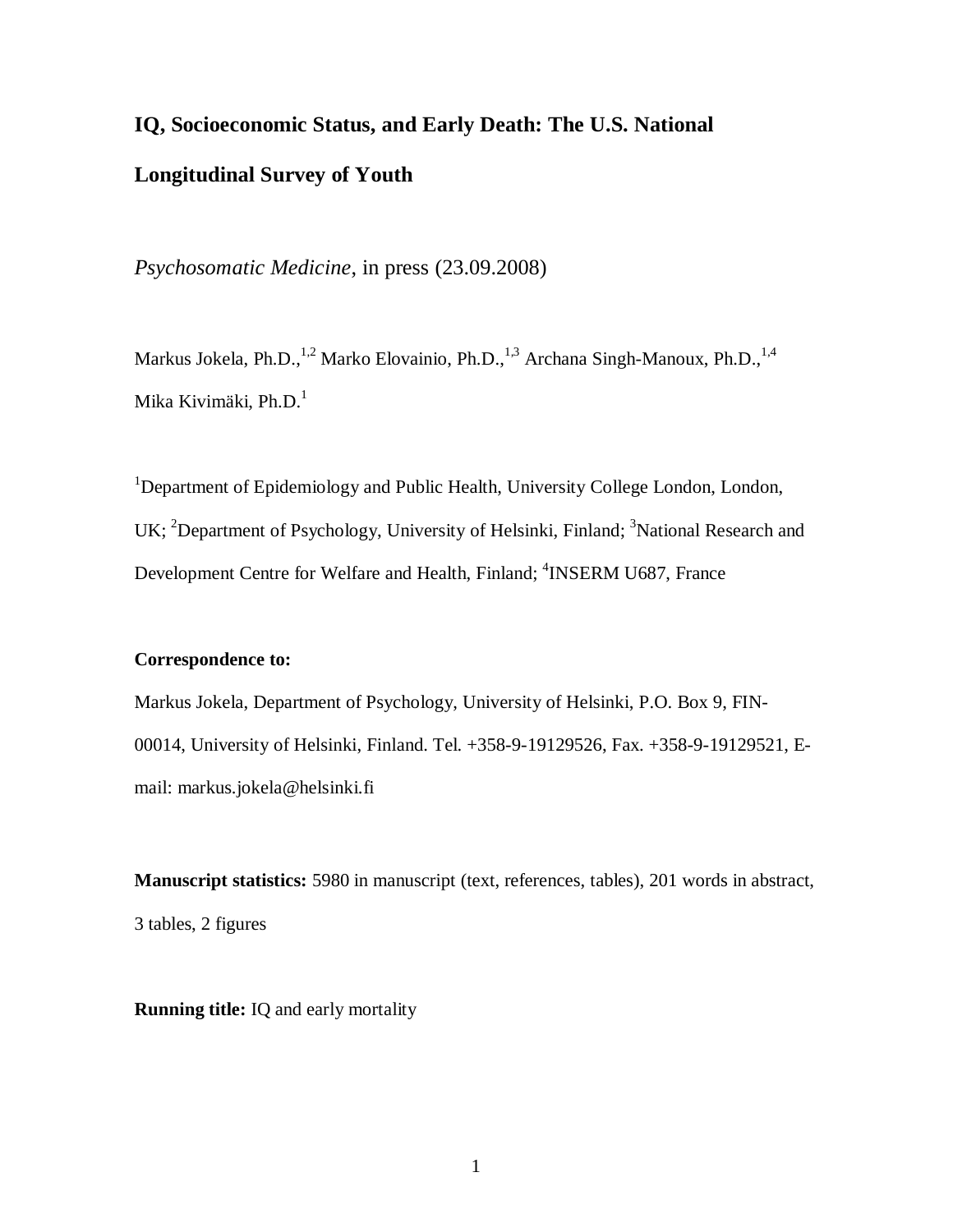#### ABSTRACT

**Objective:** To assess whether the association between cognitive ability (IQ) and early mortality is mediated by socioeconomic status (SES) or whether the association between SES and mortality reflects a spurious association caused by IQ.

**Methods:** The participants were from the U.S. National Longitudinal Survey of Youth (n=11321). IQ was assessed at age 16 to 23 years and the participants were followed up to 40 to 47 years of age.

**Results:** Controlling for sex, birth year, race/ethnicity, baseline health, and parental education, higher IQ was associated with lower probability of death (odds ratio per 1 standard deviation increase in IQ=0.78, 95% confidence interval=  $0.66, 0.91$ ). This association disappeared (OR=0.99, CI=0.81, 1.20) when adjusted for education and household income. Adjustment for IQ had no effect on the association between SES and mortality. These findings were similar in Hispanic, Black, and White/other participants and in women and men. Parental education moderated the IQ-mortality association, so that this association was not observed in participants with low parental education.

**Conclusions:** Low IQ predicts early mortality in the U.S. population and this association is largely explained by SES. The results do not support the alternative hypothesis that the socioeconomic gradient in early mortality would reflect IQ differences.

**Keywords:** Cognitive ability; Cognitive epidemiology; Intelligence; Mortality; NLSY **Abbreviations:** IQ=intelligence quotient, SES=socioeconomic status, OR=odds ratio, CI=confidence interval, RR=relative risk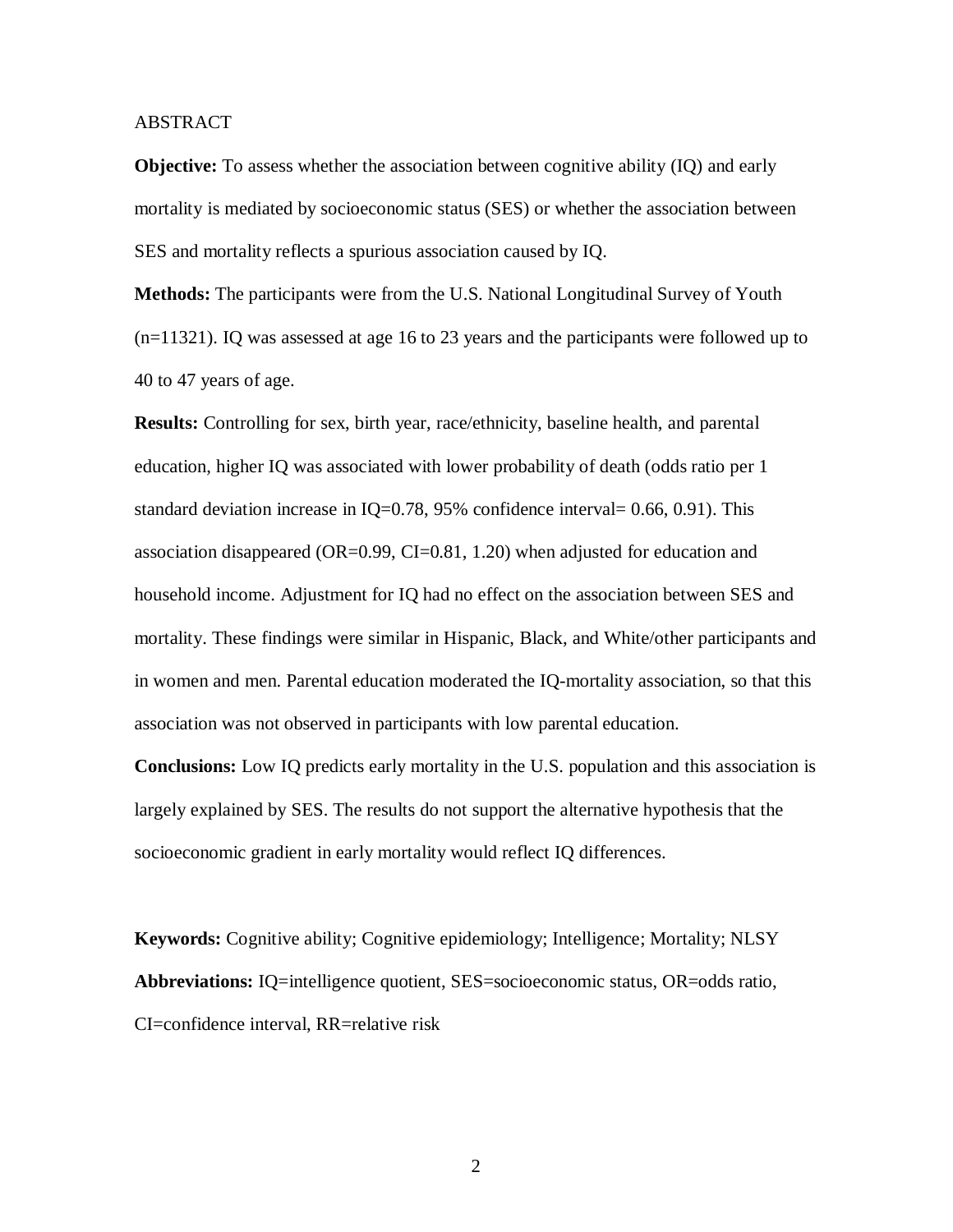General cognitive ability, assessed by cognitive tests and often referred to as intelligence quotient (IQ), reflects a general capacity of abstract reasoning and learning potential (1-3). An increasing number of studies have shown that high IQ in childhood or early adulthood predicts low mortality risk over the life course (4-15). However, the mechanisms underlying the association between IQ and mortality remain uncertain (14-15). One possibility is that IQ predicts mortality because IQ is related to social and economic circumstances predicting mortality. An alternative scenario suggests that the effect of these circumstances on mortality is largely accounted for by IQ.

It is well established that low IQ in childhood or adolescence predicts low socioeconomic status (SES) later in life (16-17) and that low SES, in turn, predicts mortality risk over the life course (18-19). These associations give rise to two competing hypotheses of IQ, SES, and mortality. One the one hand, the effect of IQ on mortality may be mediated via socioeconomic circumstances. This hypothesis has received provisional support, as education and occupational status have been found to explain the IQ–mortality association in part, although not completely (14-15). On the other hand, it has been hypothesized that IQ may explain health disparities associated with SES (20) by determining both SES and mortality risk, so that the association between SES and mortality is actually explained by IQ. This hypothesis has also received provisional support, as IQ has been found to account for the association between SES and mortality in part, although not completely (12).

The study of IQ, SES, and mortality is important in understanding the mechanisms explaining the IQ–mortality association and for understanding the origins of the socioeconomic gradient in health and mortality (21). However, previous studies of IQ and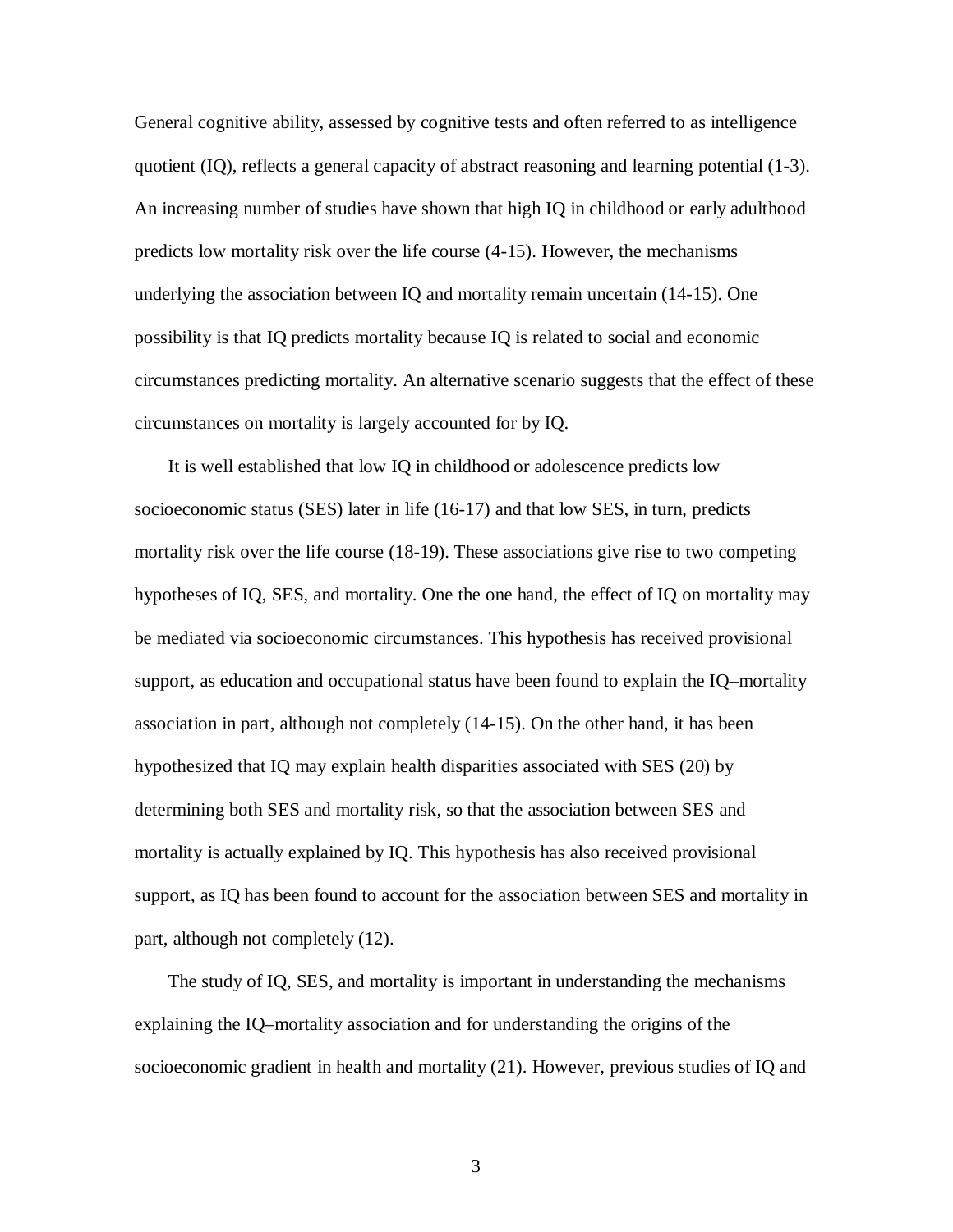mortality have included only limited assessments of SES: In most studies, adulthood SES has been assessed only in one point in time, which may be an insufficient method of evaluating the effect of IQ on lifetime SES and the influence of SES on mortality.

In the current study, we examined whether IQ assessed at the age 16 to 23 predicted death before the age of 47 in an ethnically heterogeneous sample of men and women participating in the U.S. National Longitudinal Survey of Youth (22). The study design allowed us to examine whether the influence of IQ on mortality was mediated by lifecourse SES, i.e., education and household income, assessed 19 times over the follow-up period, and whether the association between SES and mortality was accounted for by IQ. We also examined whether education level of the participants' parents accounted for part of the IQ-mortality association.

#### MATERIALS AND METHODS

#### Participants

The participants were 5682 men and 5639 women (total n=11321) participating in the representative U.S. National Longitudinal Survey of Youth (22). In this study, a national sample of individuals born between 1957 and 1964 has been followed annually since 1979 and biannually after 1994 with most recent data available on the follow-up in 2004. The original sample (n=12686) consists of three subsamples aged 15 to 22 years at baseline in 1979: a representative sample of noninstitutionalized civilian youths (n=6111); a supplemental sample designed to oversample civilian Hispanic, black, and economically disadvantaged nonblack/non-Hispanic youths (n=5295); and a military sample (n=1280). Details of the sampling process have been reported elsewhere (22;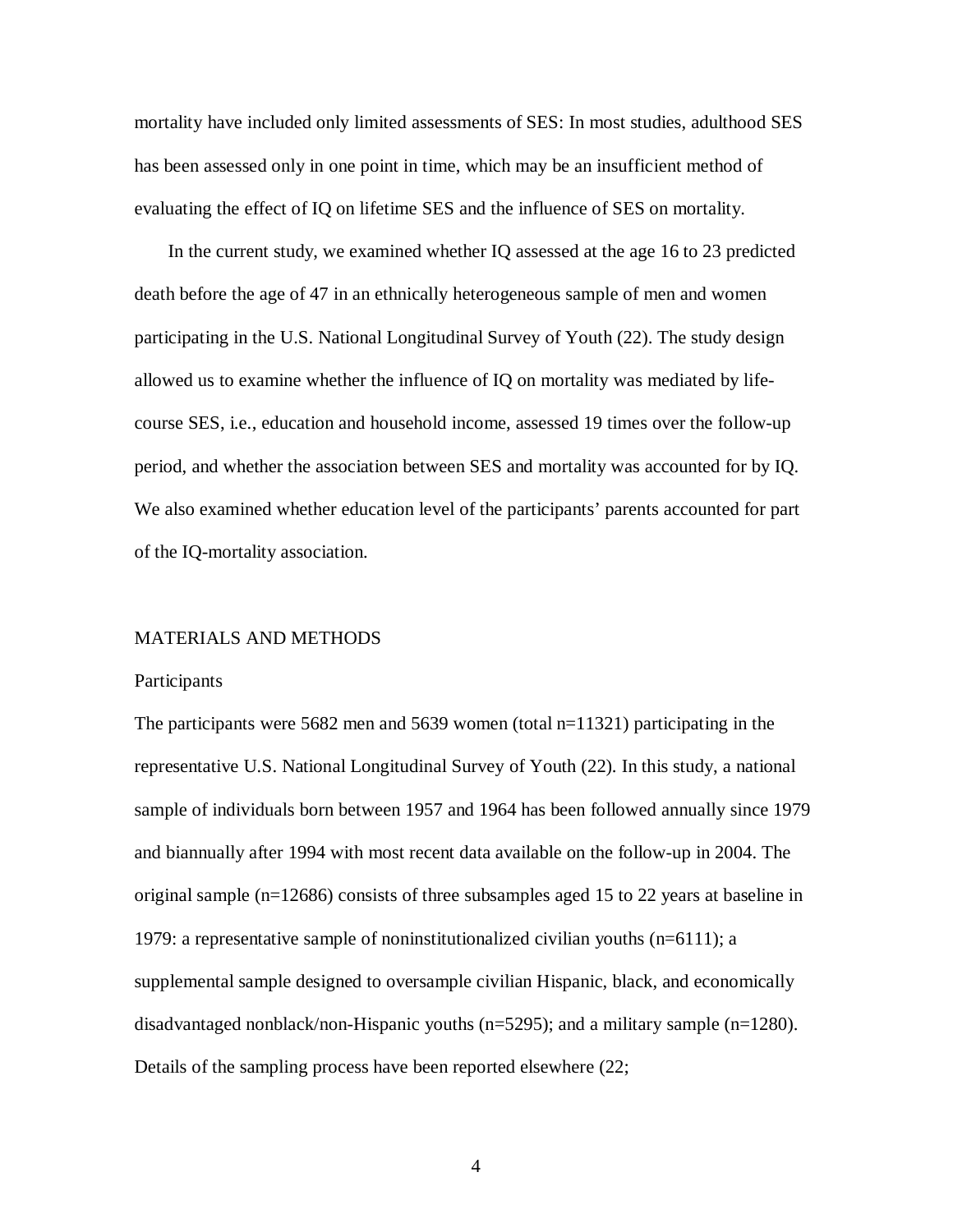[http://www.bls.gov/nls/nlsy79.htm\).](http://www.bls.gov/nls/nlsy79.htm).) Due to funding constraints, the number of interviewed military sample and supplemental sample members were limited after years 1984 and 1990, respectively. Here we included all the 11321 participants who had completed a cognitive test administered in 1980 and had data on covariates and on study participation status on at least one of the 19 subsequent follow-up interviews between 1981 and 2004.

Appropriate longitudinal sampling weights taking into account sex, race/ethnicity, year of birth, sample type, and location were applied in the survival analyses in order to adjust for differential probabilities of selection into the sample and for attrition. Thus, the sample yielded representative estimates for the U.S. population born between years 1957 and 1964. The study was approved by institutional review boards of the institutions conducting the surveys and informed consent was obtained complying with Federal law and the policies of the U.S. office of Management and Budget.

#### Mortality

Follow-ups have been carried out annually between 1979 and 1994 and bi-annually between 1994 and 2004, so study participation data allowed us to determine the mortality status of the participants with an accuracy of one year before 1994 and with two years after 1994. For participants who have not been interviewed in follow-ups, the reason for noninterview has been recorded (e.g., refusal, unknown location, or deceased). Participants have been recorded as deceased only if the death of the participant has been possible to confirm via a death certificate, an obituary, or other national death records. As we did not have exact data on participant's date of death, age at death was determined to be the age the participant would have been in the follow-up period in which the participant was first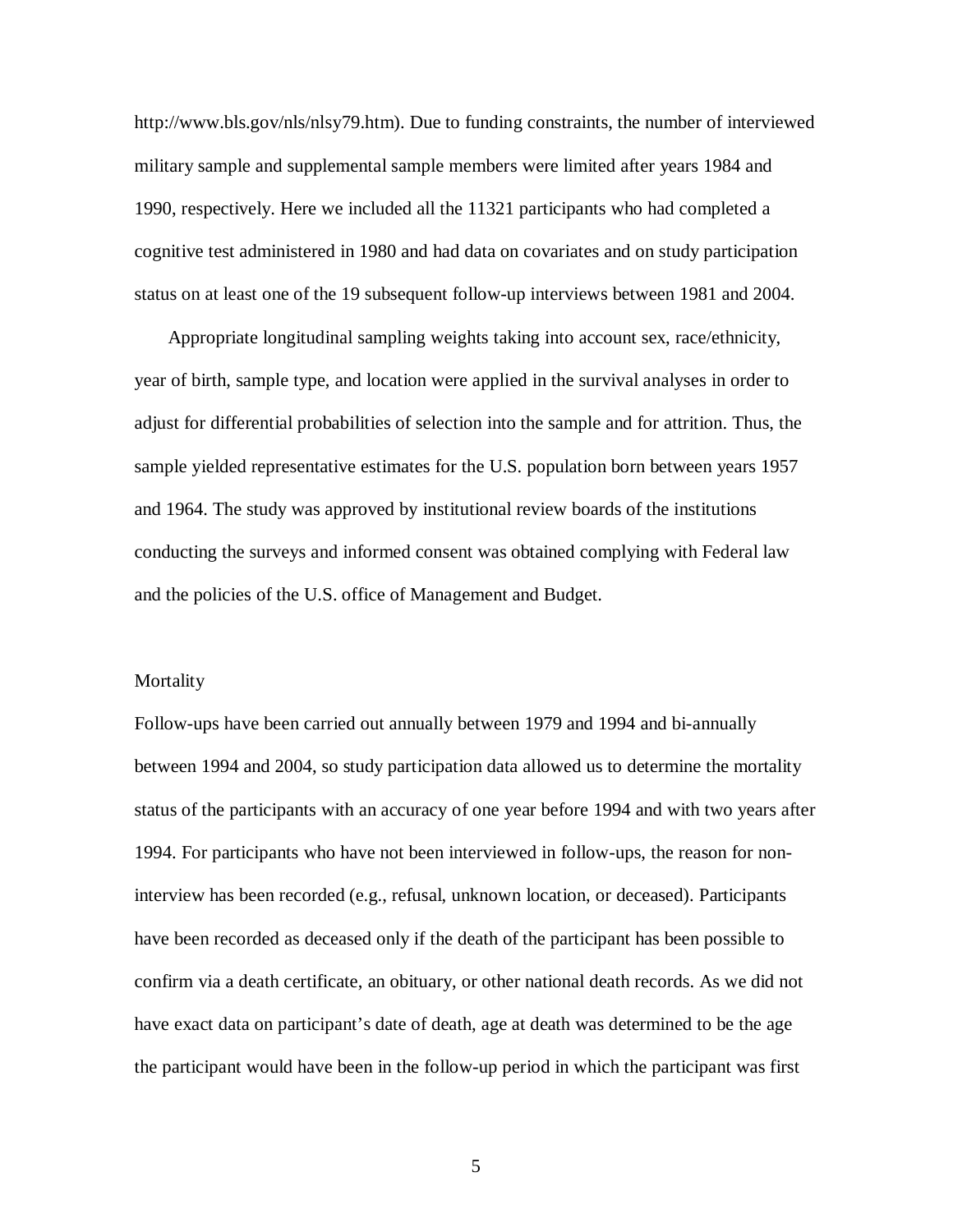determined to be deceased. However, some individuals permanently lost to follow-up at some point of the study may have deceased without being recorded as such in the data. For non-deceased participants who were lost to follow-up, the end of study period was determined by the participant's age at the latest available interview. Table 1 shows the deaths and censored participants by study year. Of the participants who had data on IQ and other covariates, 360 were recorded as deceased by the end of the follow-up period. Data on the cause of death were not available, so the focus of this study was on all-cause mortality only. Given that the study has been set up to examine social and economic rather than epidemiological research questions, there were no repeated- measure data of medical risk factors and health behaviors associated with mortality that could have been incorporated in the present analyses.

#### IQ

In 1980 the then 16 to 23 year-old participants were administered the Armed Services Vocational Aptitude Battery (ASVAB), which consists of 10 subtests: general science, arithmetic reasoning, word knowledge, paragraph comprehension, numerical operations, coding speed, auto and shop information, mathematics knowledge, mechanical comprehension, and electronics information (22). Four of the subtests comprise the Armed Forces Qualification Test (AFQT) which includes only the more general, less vocationallyspecific tests assessing general cognitive ability, and is calculated from the raw scores by the formula AFQT=arithmetic reasoning  $+$  word knowledge  $+$  paragraph comprehension  $+$ (mathematics knowledge/2). The scale was standardized  $(M=0, SD=1)$  in order to facilitate the interpretation of the statistical estimates.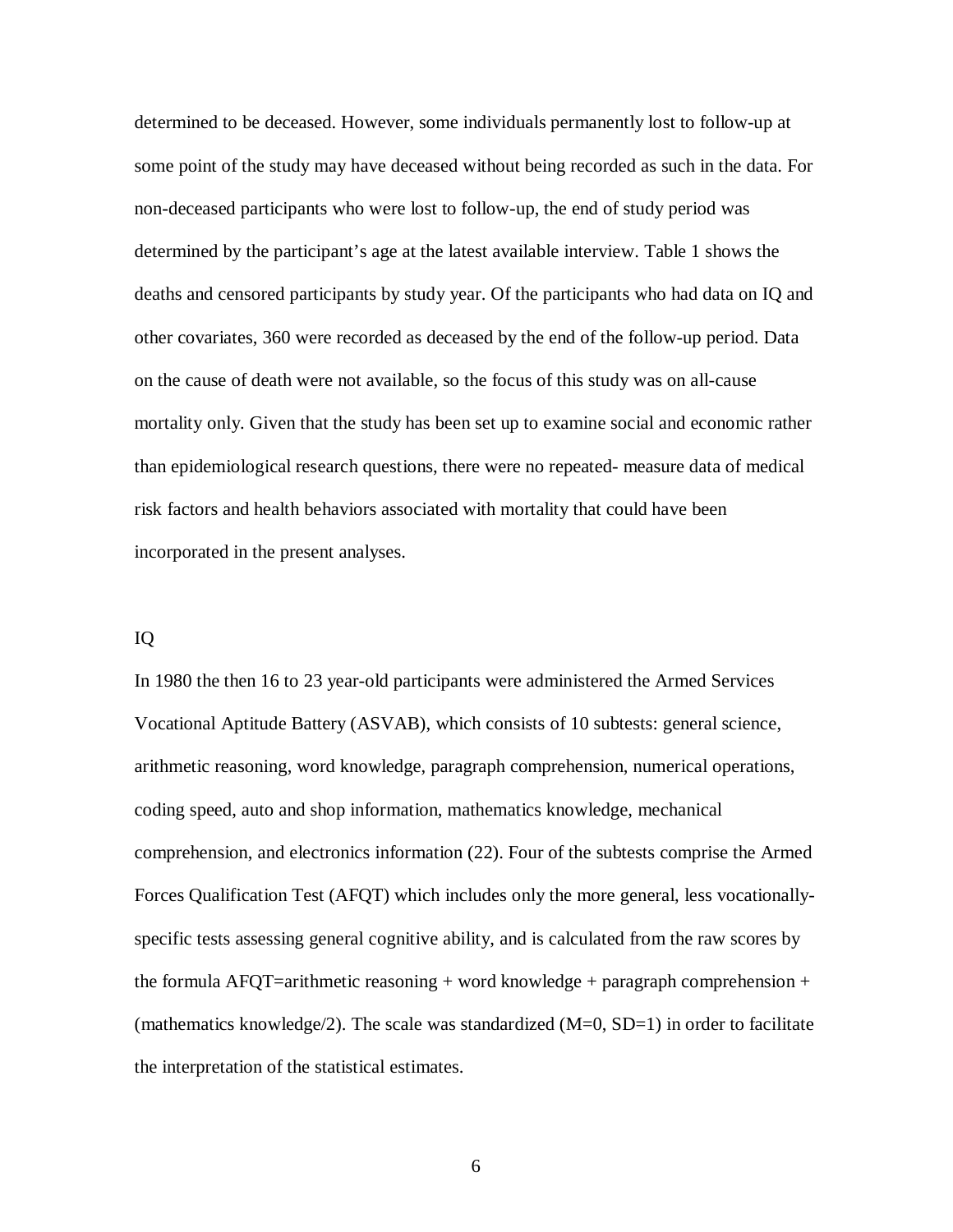#### SES indicators

*Participant's SES* was assessed on the basis of highest completed education and household income at each follow-up phase. The participants reported their highest completed grade on a 20-point scale (range from 0=no education to  $20=8<sup>th</sup>$  year of college or more; mean=12.7, SD=2.4). Household income was assessed on the basis of total net household income from all income sources of the participant and her/his spouse in past calendar year, reported by the participants in each follow-up. The scale was transformed by square root transformation and standardized (mean=0, SD=1).

#### **Covariates**

Other characteristics included age, sex, racial/ethnic background, baseline health status, parental education, and marital status.

*Racial/ethnic background.* In the National Longitudinal Survey of Youth the participants have been categorized into three ethnic/racial groups (Hispanic, Black, and White/other) based on self-reported data (protocol described in section 4.32 of the study user's guide, ref. 22). This categorization was used in the present analyses. Of the participants included in the study, 1736 were Hispanic, 2777 were Blacks, and 6808 were White/other.

*Baseline health status.* At baseline the participants reported whether they had a health problem that limited the kind or the amount of work they were able to do. The participants were mostly healthy at study inception, with 4.8% of the participants reporting a limiting health problem.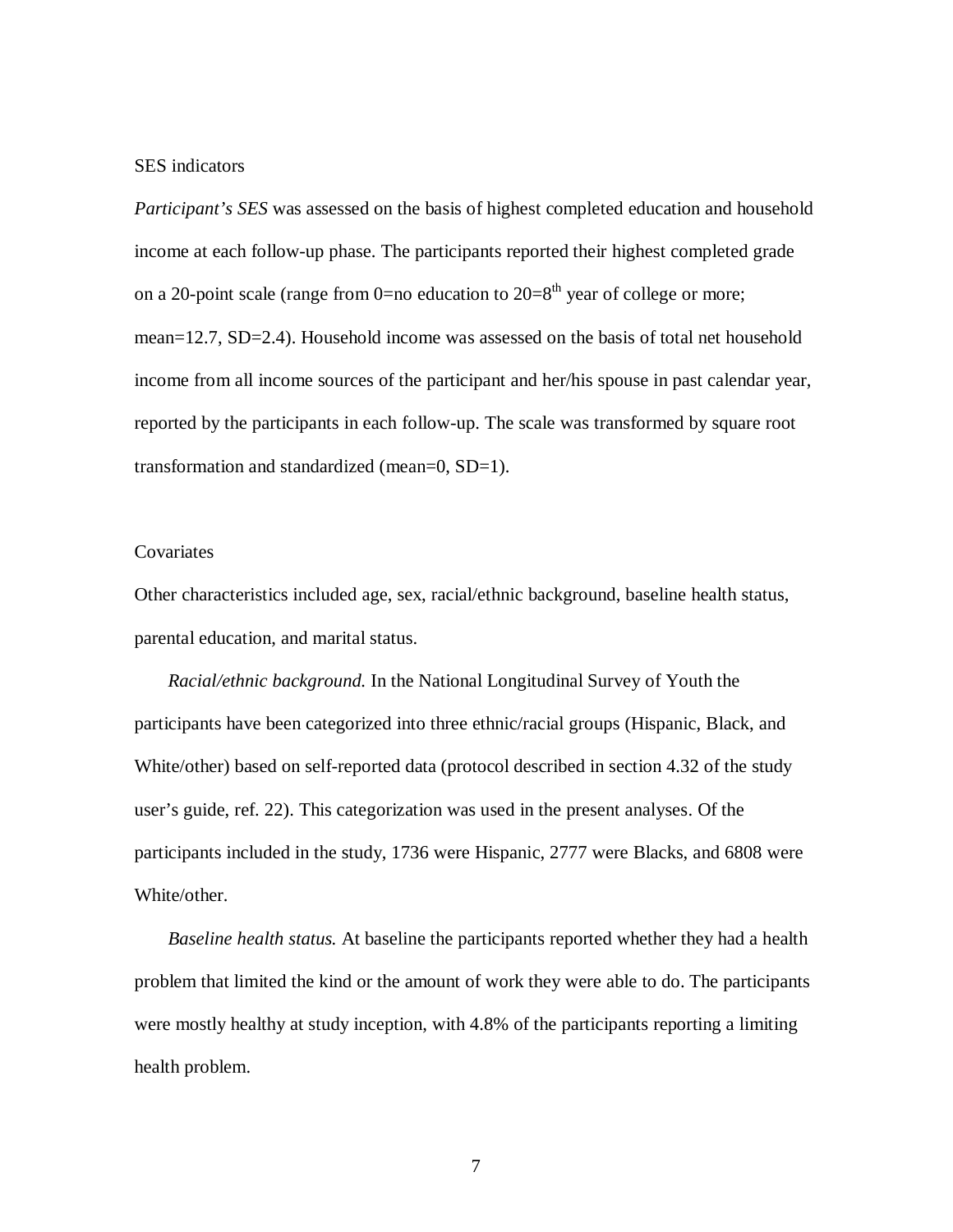*Parental education* was assessed at baseline in 1979 on the basis of education level of the more educated parent of the participant (range from 0=no education to  $20=8<sup>th</sup>$  year of college or more; mean=11.7, SD=3.4).

*Marital status.* Given that marital status is associated with mortality risk (23) and that income level was assessed on the basis of household income (see above), which is naturally related to marital status, marital status was included as a covariate. Marital status was reported by the participants in each follow-up, and was coded into three categories: never married, married, and separated/divorced/widowed.

#### Statistical analysis

The associations between IQ and completed education was assessed with 19 separate linear regressions predicting completed education level at each follow-up phase, adjusted for sex, birth year, and race/ethnicity, and using cross-sectional sampling weights. The association between IQ and household income was assessed in the same way, additionally adjusted for marital status. These analyses allowed us to examine whether the association between IQ and SES indicators changed over the follow-up period. The results were illustrated by plotting the standardized regression coefficients of IQ by follow-up phase.

As a preliminary analysis of IQ and mortality, we categorized the participants into low (IQ score below 1 SD of mean), average (IQ within 1 SD of mean) and high (IQ above 1 SD of mean) IQ groups, calculated sample hazard functions, i.e., the probability of dying at a given age, and plotted the corresponding mortality functions, i.e., the probability of dying by a given age, for each group (the 95% confidence intervals were calculated using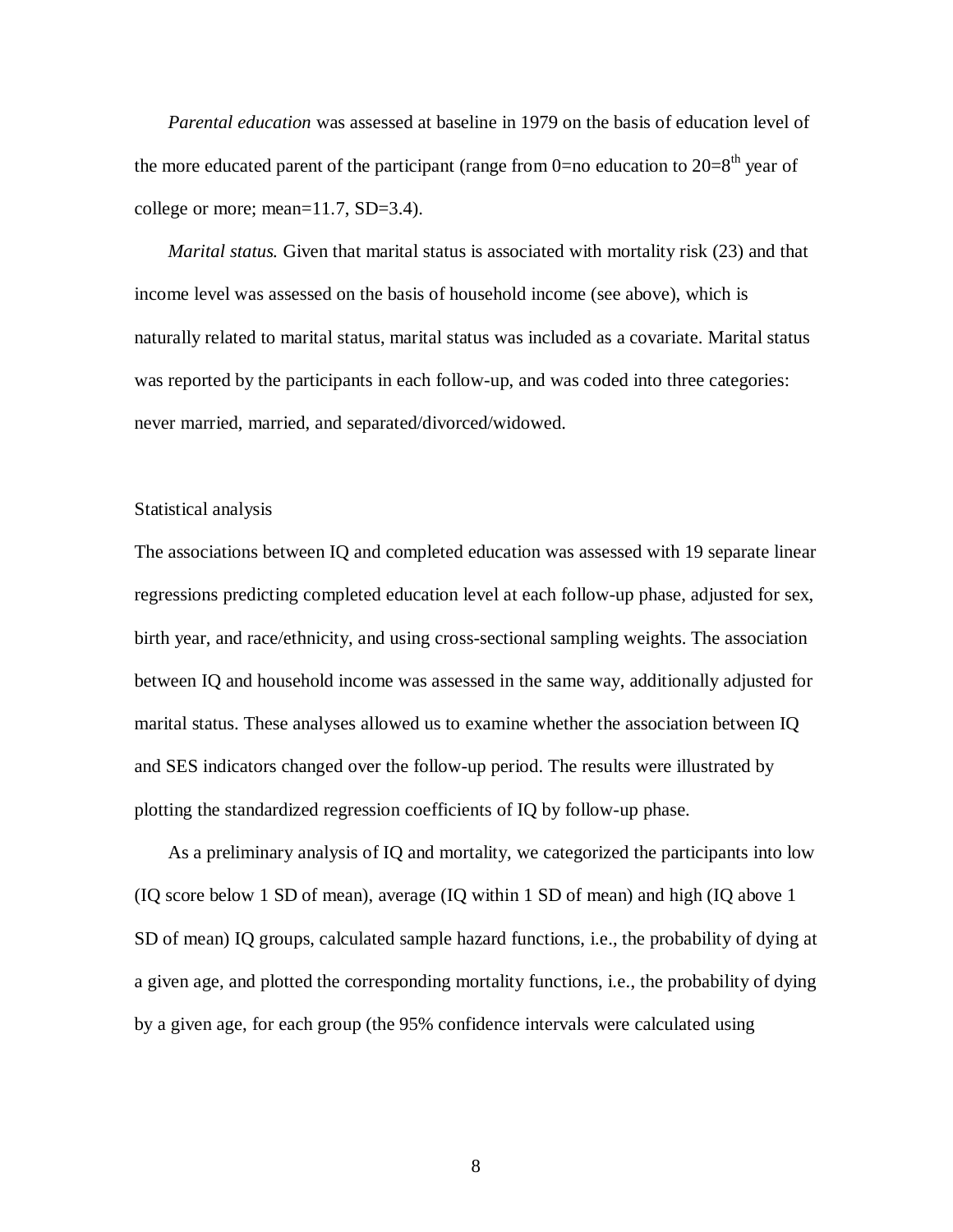Greenwood's approximation). This analysis provided crude sample mortality rates for the three IQ groups without sample weights or adjustment for covariates.

The association between IQ, SES, and mortality was then assessed with discrete-time survival analysis (24). This analysis allowed us to take into account differences in followup period between the participants and to model time-dependent effects, e.g., life-course SES. Discrete-time rather than continuous-time survival analysis was applied due to the rather coarse measure of timing of death (see above). The members of the oldest cohort were 47 years old at the final follow-up phase, so survival analysis allowed us to estimate mortality up to this age. Age was used as the measure of time and given that mortality rate tends to accelerate with age we included linear and quadratic terms of age in all models.

Survival analysis was carried out in four steps. First we assessed how background covariates, SES, and IQ predicted mortality risk when these were examined in separate models. We then entered all covariates in a single model in order to assess the independent effects of IQ and SES. The interaction effect between IQ and age was tested in order to assess whether the influence of IQ on mortality was constant over age or whether this association strengthened or weakened with age. The results of the survival analysis were illustrated by calculating the predicted probability of death by the age of 47 by IQ level (from 2 SD below the mean to 2 SD above the mean).

As a sensitivity analysis, we examined the associations between the four AFQT subscales and mortality separately. We also assessed whether the association between IQ and mortality was moderated by sociodemographic background covariates, i.e., sex, race/ethnicity, and parental education, by testing interaction effects between these covariates and IQ in overall model. These interaction effects were further explored by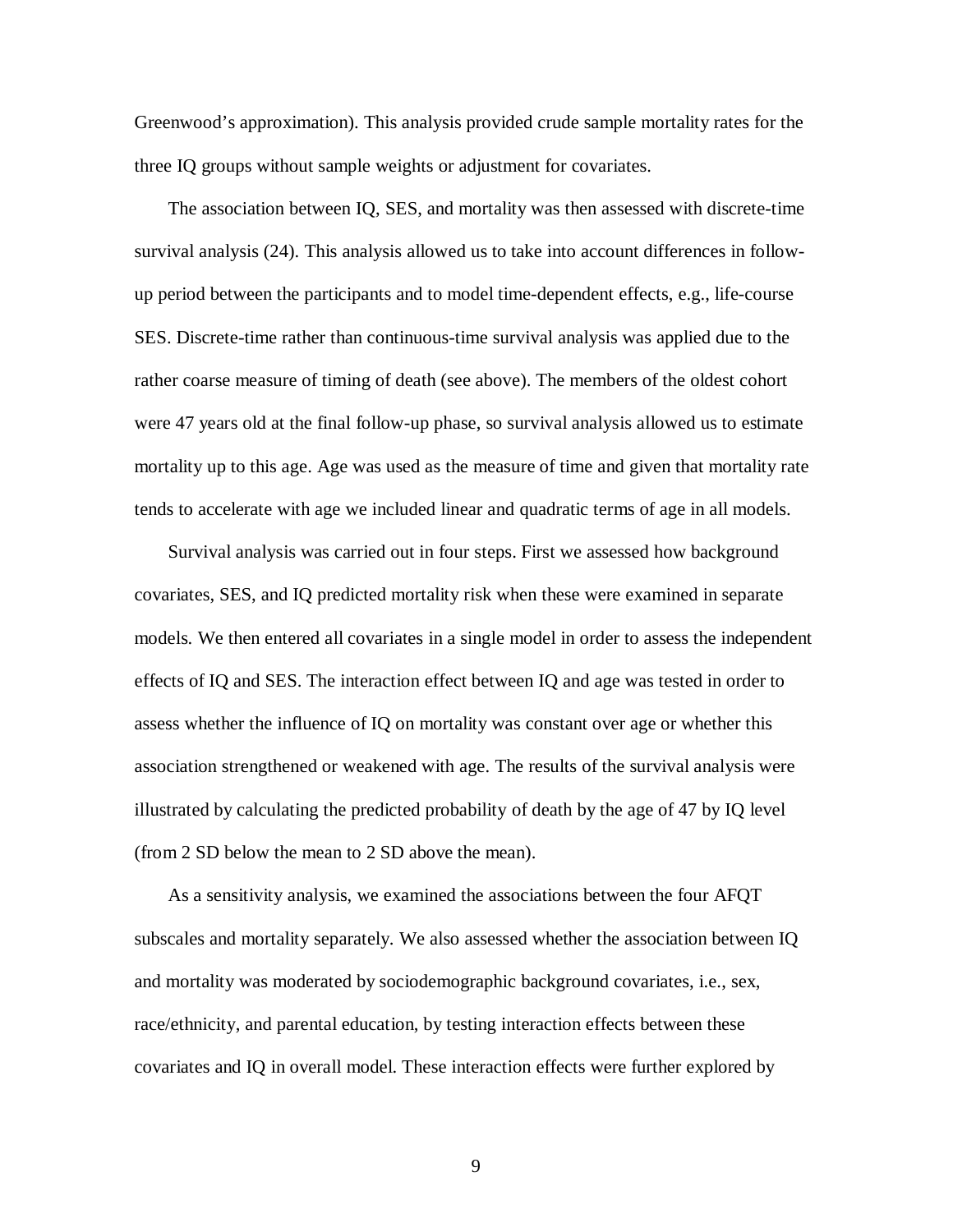fitting the survival models separately by sex, race/ethnicity, and levels of parental education.

The participants reported their education, household income and current marital status in annual or biannual follow-up interviews between 1981 and 2004, which resulted in 19 assessment times. These data allowed us to construct these three covariates as timevarying, i.e., having different values across the follow-up period. All missing values in these variables were replaced by data from the previous year. Other covariates were used as time-invariant, i.e., having a constant value over the follow-up period. Appropriate longitudinal sampling weights were used in the analyses. In addition, some of the participants were from the same households, so not all observations were independent. Robust estimator with household clustering instead of maximum likelihood was therefore used to provide appropriate estimates of standard errors.

Finally, we carried out an attrition analysis by refitting the final survival analysis model of IQ and mortality but by having age at censoring rather than mortality as the outcome. This model was fitted by excluding the deceased participants and by applying the same sampling weights as in predicting mortality. No association between IQ and censoring suggest loss to follow-up to be an unlikely source of bias. Underestimation is possible if IQ is associated with censoring in a similar way as it is associated with mortality. The risk of overestimation increases if the IQ–censoring association is in the opposite direction than the IQ–mortality association.

#### RESULTS

#### IQ as a predictor of SES indicators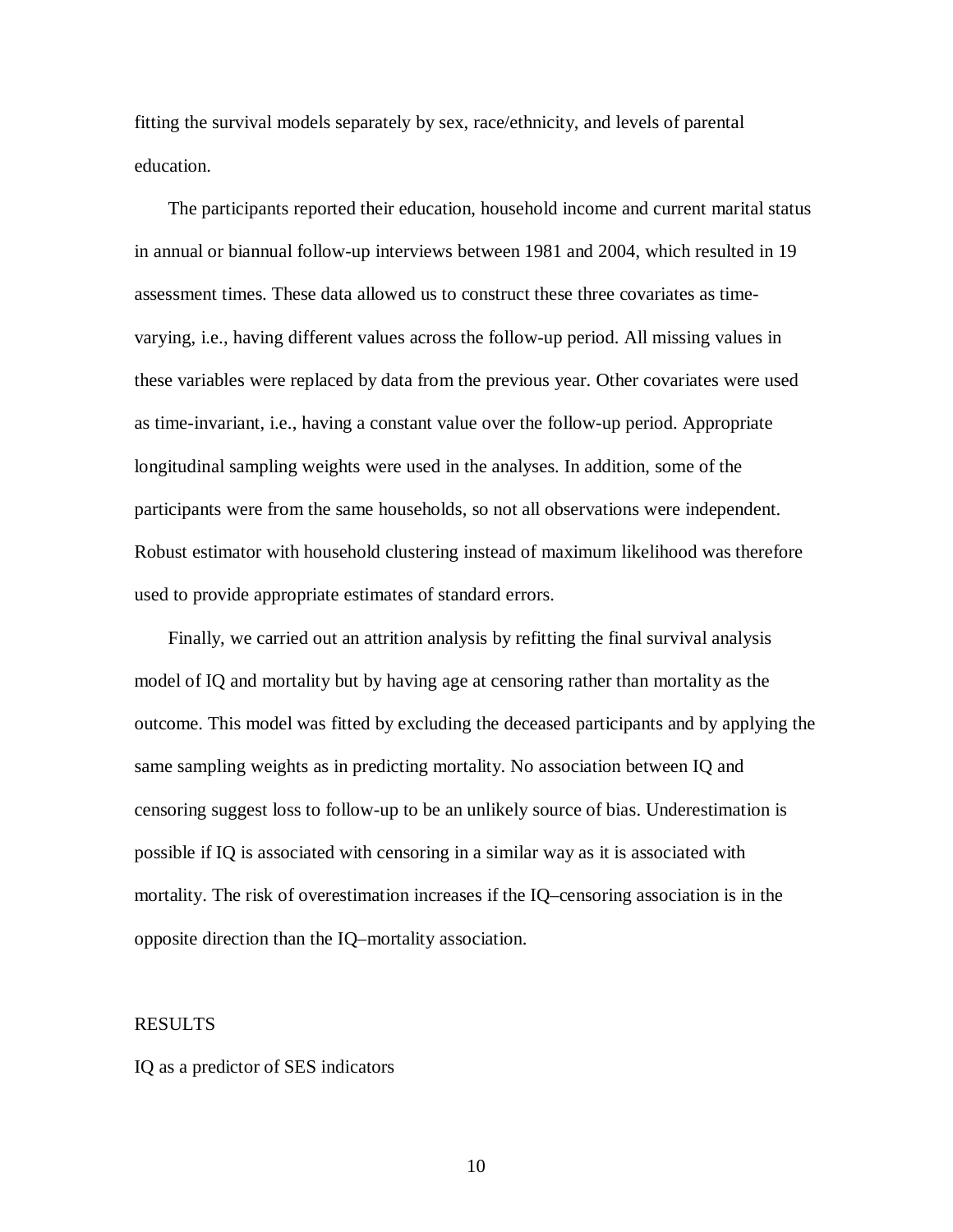First we assessed how IQ predicted education and household income over the follow-up period. As shown by the plotted regression coefficients of IQ in Figure 1, the association between IQ and education increased from  $\beta$ =0.51 to  $\beta$ =0.69 (all p-values<0.001) between years 1981 and 2004. The coefficients between IQ and household income, in turn, increased from  $\beta$ =0.19 to  $\beta$ =0.35 (all p-values <0.001). These patterns indicated that IQ predicted SES more strongly in late than in early adulthood.

#### [FIGURE 1 HERE, WIDTH 1 COLUMN]

IQ and SES indicators as predictors of mortality

In assessing the association between IQ and mortality, we first calculated and plotted crude mortality rates by IQ groups (Figure 2). Individuals with high IQ had a lower mortality rate than those with low IQ, and by the age of 47 the mortality functions had reached the values of 9%, 6%, and 3% in the low, average, and high IQ groups, respectively, suggesting a three-fold mortality differential between those with above-average IQ and those with below-average IQ.

#### [FIGURE 2 HERE, WIDTH 1 COLUMN]

We then modeled the associations between IQ, SES, and mortality using discrete-time survival analysis. Model 1 of Table 2 shows the association between background variables and mortality. Model 2 includes SES indicators and marital status in addition to background variables. Although participant's own education predicted decreased mortality when household income was not included in the model (OR=0.88, CI=0.83, 0.93, *P*<0.001; data not shown in the table), only income was significant when both SES indicators were entered in a single model (model 2). Models 3 and 4 repeated models 1 and 2 but included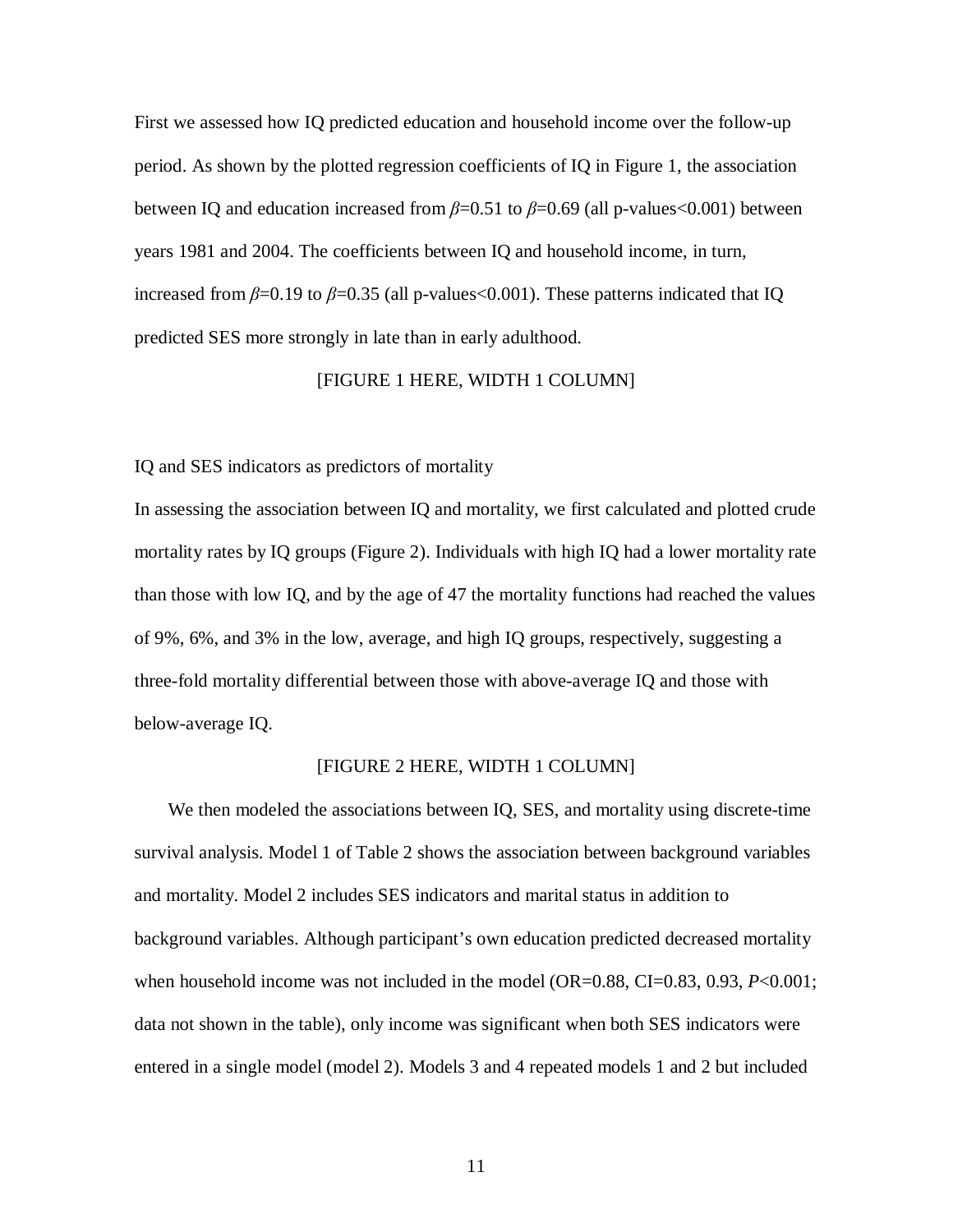IQ as a covariate. When sex, birth year, race/ethnicity, and baseline health status were controlled, IQ predicted decreased mortality risk (OR=0.71, CI=0.62, 0.82, *P*<0.001; data not shown) and this association was little changed after including parental education in the model (OR=0.78; model 3). The relation between IQ and mortality was attenuated when adjusting for education and marital status in addition to background variables (OR=0.91, CI=0.75, 1.11, *P*=0.36; data not shown), and disappeared almost completely when further adjusted for household income (OR=0.99; model 4). Adjusting for marital status (but not for SES indicators) did not substantially alter the association between IQ and mortality  $(OR=0.82, CI=0.70, 0.97, P=0.02; data not shown)$ , indicating that the influence of IQ on mortality risk was largely accounted for by life-course socioeconomic circumstances.

In order to illustrate the effect magnitude of IQ on mortality in terms of percentage points, we calculated the predicted probabilities of death by the age of 47 by IQ level (table 3), adjusted for background variables and parental education (step 1), for education and marital status (step 2), and for household income (step 3). The right-most column of table 3 reproduces the OR:s reported in the paragraph above and in table 2. Given the low absolute mortality probabilities, the OR:s closely equaled to relative risk ratios, i.e., the relative change in probability of death by the age of 47 associated with 1 SD change in IQ.

#### Sensitivity analyses

We examined interaction effects between age and IQ in order to evaluate whether the influence of IQ on mortality was dependent on age. None of these interaction effects were significant, suggesting that the association between IQ and mortality risk was constant over age. As a sensitivity analysis of the IQ measure, we examined whether different IQ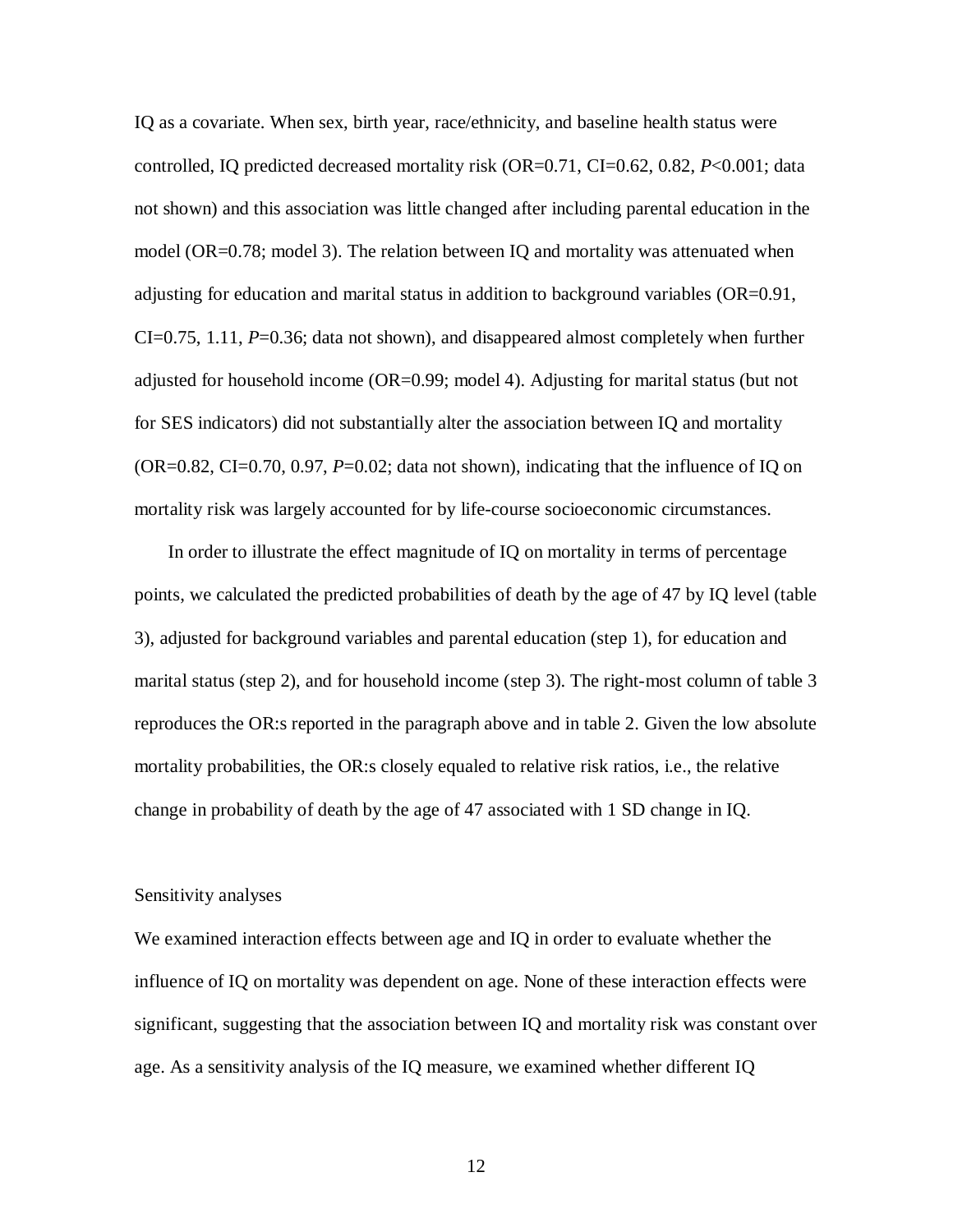subscales predicted mortality risk differently. Fitting model 3 of table 2 using standardized IQ subscales (Mean=0, SD=1) rather than the global score indicated that, in separate models, mortality was similarly predicted by arithmetic reasoning  $(OR=0.84, CI=0.72,$ 0.99, *P*=0.04), word knowledge (OR=0.88, CI=0.75, 1.02, *P*=0.09), paragraph comprehension (OR=0.80, CI=0.70, 0.92, *P*=0.04), and mathematics knowledge (OR=0.85, CI=0.75, 0.97, *P*=0.02), suggesting that the IQ-mortality association held across cognitive domains.

Next we examined the association between IQ and mortality separately within different ethnic/racial groups and within men and women. Race/ethnicity  $\times$  IQ interactions were not statistically significant (p values>0.89), suggesting no differences between racial/ethic groups. IQ predicted mortality in a similar fashion in Hispanic (OR=0.67, CI=0.48, 0.92, *P*=0.012), Black (OR=0.71, CI=0.57, 0.88, *P*=0.002), and White/other (OR=0.83, CI=0.66, 1.03, *P*=0.09) participants. In all groups, adjusting for marital status, education, and household income attenuated the relation between IQ and mortality to a nonsignificant level (Hispanic: OR=0.85, CI=0.57, 1.28, *P*=0.44; Black: OR=0.96, CI=0.75, 1.24, *P*=0.75; White/other: OR=1.02, CI=0.88, 1.33, *P*=0.88) indicating that socioeconomic circumstances mediated the association in all ethnic/racial groups.

The association between IQ and mortality was also similar in men  $(OR=0.77, CI=0.64,$ 0.94, *P*=0.009) and in women (OR=0.78, CI=0.58, 1.05, *P*=0.11), and this association disappeared when socioeconomic status was controlled for (men: OR=0.99, CI=0.78, 1.26, *P*=0.94; women: OR=1.00, CI=0.71, 1.39, *P*=0.98).

Finally, we examined whether the association between IQ and mortality was moderated by parental education by including  $IQ \times$  parental education interaction term in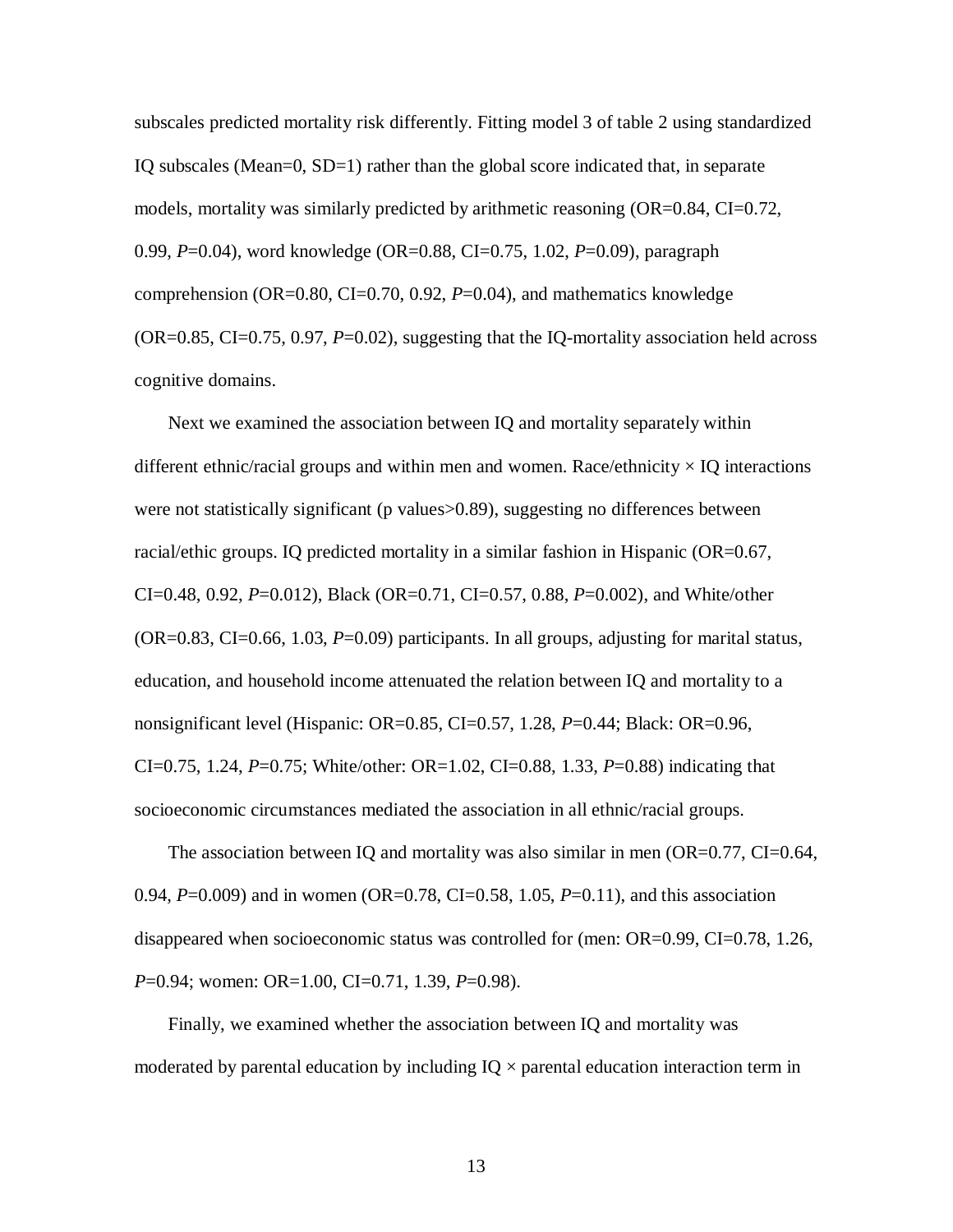model 1 of table 2 (data not shown). This interaction effect was statistically significant (OR=0.95, CI=0.91, 1.00, *P*=0.05) and suggested that IQ predicted mortality more strongly in participants with higher parental education. To illustrate this we fitted the survival analysis model separately by three levels of parental education (less than completed high school, completed high school, more than high school). IQ was not associated with mortality in the lowest parental education group (OR=0.96, CI=0.74, 1.23, P=0.73; n=3776) but predicted decreased mortality risk in the intermediate (OR=0.69, CI=0.54, 0.87, *P*=0.002; n=4453) and high (OR=0.71, CI=0.50, 1.01, *P*=0.06; n=3069) parental education groups.

#### Attrition analysis

We performed attrition analysis by fitting survival analysis model predicting age at censoring. In interpreting these results, it needs to be kept in mind that certain subsamples were excluded by study design in 1984 and 1990 and that the model was fitted using sample weights correcting for attrition (see method section). Adjusted for age and age squared, drop-out was predicted by birth year (OR=1.89, CI=1.83, 1.95, *P*<0.001), Black (OR=0.85, CI=0.82, 0.89, P<0.001) and Hispanic (OR=0.88, CI=0.84, 0.93, *P*<0.001) ethnicity, parental education (OR=0.99, CI=0.98, 1.00, *P*=0.02), health limitations (OR=0.91, CI=0.85, 0.97, *P*=0.01), IQ (OR=0.97, CI=0.95, 1.00, P=0.05), marital status (married: OR=1.04, CI=0.98, 1.11, P=0.24; divorced: OR=1.11, CI=1.04, 1.18, P=0.002), and education (OR=1.02, CI=1.01, 1.03, P<0.001) but not by household income (OR=1.00, CI=0.98, 1.02, P=0.95). Thus, the attrition effect of IQ in our analyses was small and, if anything, may have attenuated the estimated association between IQ and mortality, as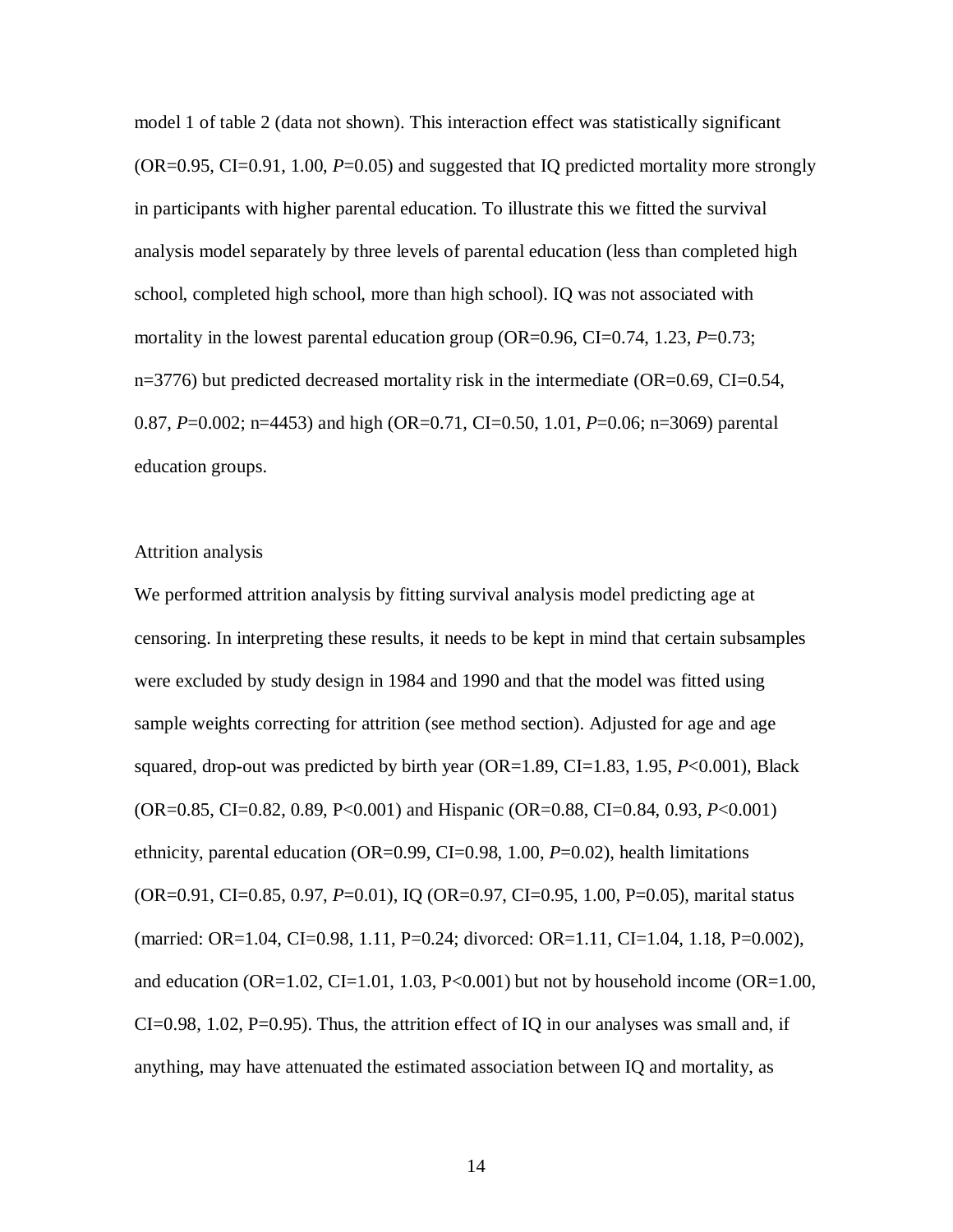some deceased participants with low IQ (and hence with high mortality risk) might have been lost to follow-up rather than having been recorded as deceased in the dataset.

#### DISCUSSION

The present study provides evidence for the role of IQ in predicting early mortality in the United States. Independently of age, sex, race/ethnicity, baseline health limitations, and parental education, high IQ in young adulthood predicted low mortality risk by the age of 47 years: An IQ one SD above the mean was associated with an approximately 22% decrease in the odds of death. This association was completely mediated by life-course socioeconomic circumstances, i.e., educational level and household income, which were predicted by IQ in the expected way. The IQ-mortality association was similar in Hispanic, Black, and White/other participants and also in men and women.

 The main limitation of the study is that the mortality data were based on study participation data, so that individuals permanently lost to follow-up had to be censored at the age of last available interview, because we did not have mortality data for them after drop-out. Although survival analysis takes censoring into account in estimation (i.e., that not all participants are followed through the same period of time), selective attrition may still have biased the mortality estimates. However, we believe that a major attrition bias in this study is unlikely. If anything, the weak associations between IQ and attrition might have served to bias our estimates conservatively.

Another potential limitation of this study is that IQ was assessed in adolescence or young adulthood when the participants had already went through years of education. Thus, we cannot exclude the possibility of reverse causality between IQ and SES, education in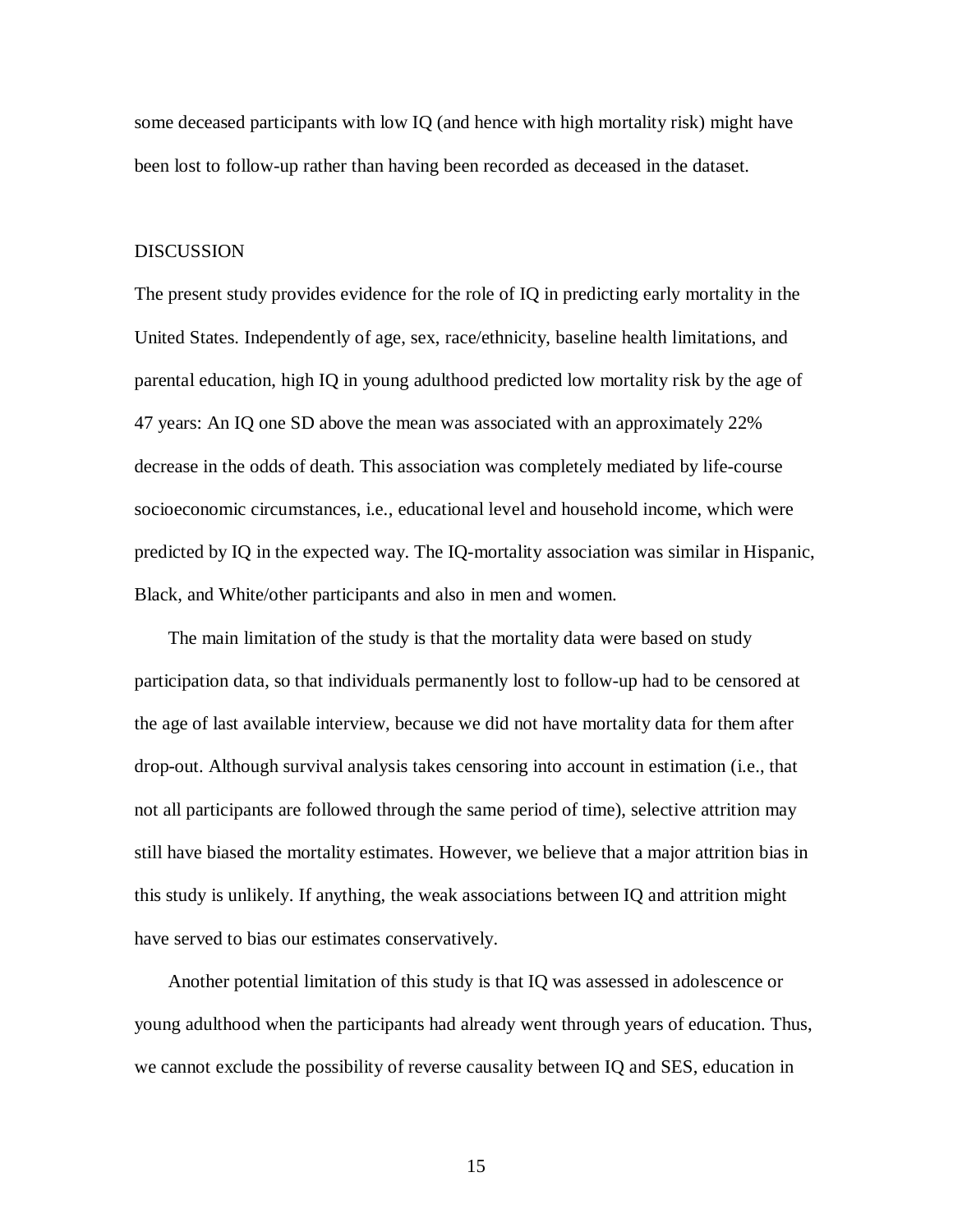particular. The association between IQ and SES grew stronger with age, suggesting that at least part of the association flowed from IQ to SES rather than the reverse. Namely, the strengthening association between IQ and later SES would be difficult to explain by reverse causality whereas it is plausible that the influence of IQ on SES becomes stronger with age as individuals have more opportunities to attain higher SES.

According to U.S. mortality statistics (25) covering the present study period, the five leading causes of death between ages 16 and 47 were unintentional injuries (32% of all deaths), cancer (18%), cardiovascular disease (14%), suicide (12%) and homicide (9%). Previous studies have associated IQ with unintentional injuries (26-27), suicidal behavior (28), homicide risk (29), and cardiovascular disease (8,11) whereas the IQ–cancer association has received mixed support (4,7). We did not have cause-specific mortality data, but given the age of the study sample it seems reasonable to assume that a large part of the deaths in the sample were due to non-intentional injuries. This would also be in agreement with the observation that the IQ-mortality association was mediated by SES, because low SES is associated with exposure to hazardous environments and increased risk of non-intentional injuries (30-33). Furthermore, IQ and SES are both known to be associated with health behaviors (20, 34-39), so part of the SES-mediated influence of IQ on mortality may reflect SES differences in health behaviors.

The present findings add to the cognitive epidemiology literature (13) by showing that the association between IQ and mortality generalizes to populations not studied previously. Previous studies in the United States (10) have not been based on representative samples, and nearly all earlier studies have included only white participants (14). In the present sample IQ predicted early mortality with a similar effect size as has been observed in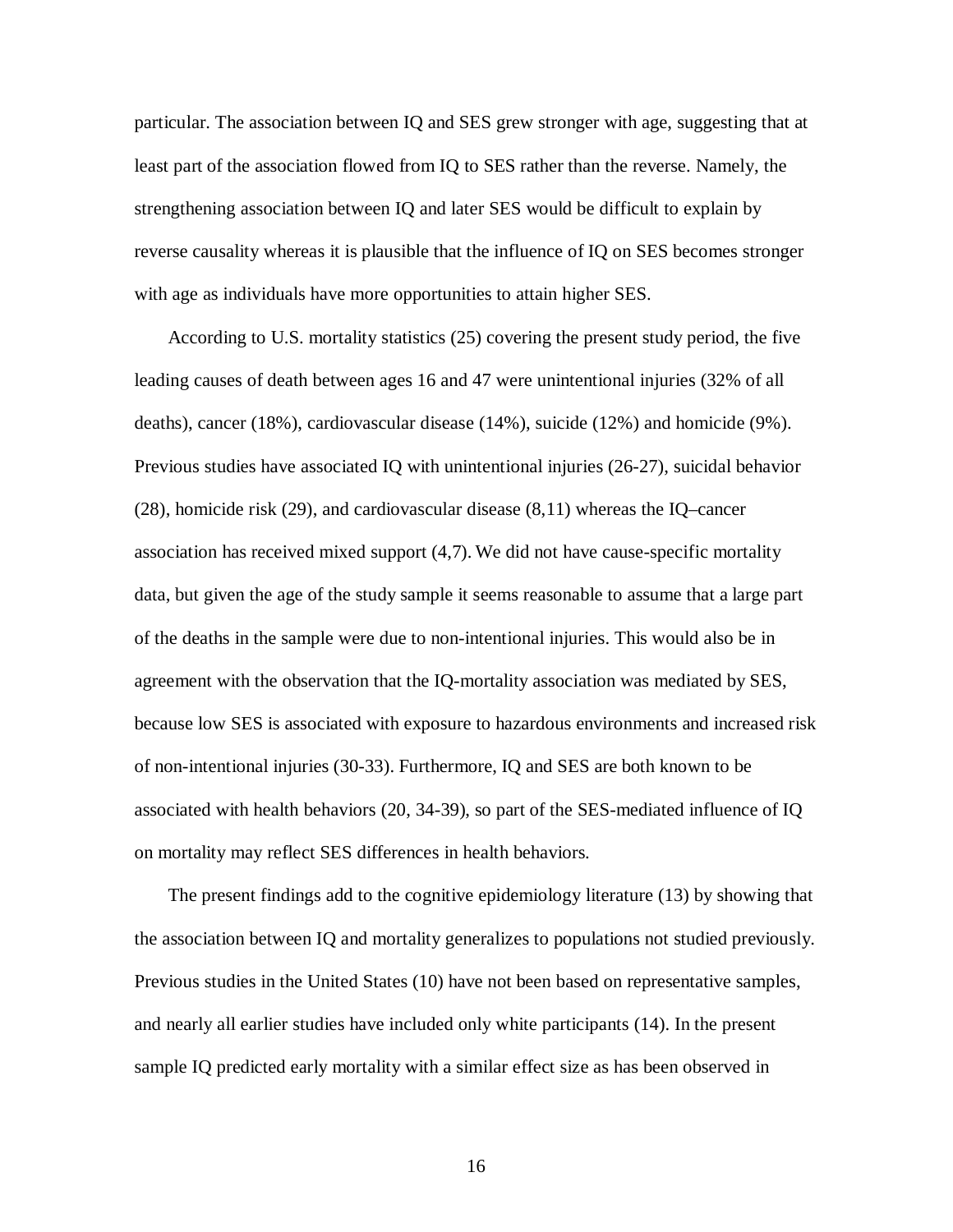previous studies (4-14), suggesting that IQ predicts mortality in a similar fashion in the United States as in European countries, across different racial/ethnic groups, and early and later mortality.

Previous research has found SES to account for the IQ–mortality association only in part whereas we found that life-course socioeconomic circumstances accounted for the IQmortality association completely. There are at least three possible reasons for this difference. First, the differing findings might reflect differences between countries. This explanation is implausible, however, because IQ predicts SES in a similar fashion in the United States as in other western countries (17). Second, we assessed life-course educational level and household income with 19 assessment times, which provides a more accurate measure of SES and therefore a stronger test of the mediator hypothesis than used in most previous studies. Third, the present study assessed only early mortality up to midlife, whereas some previous studies (4-5) have assessed mortality up to older ages. It is possible that socioeconomic status is more important in mediating early mortality risk than mortality at later ages.

The association between IQ and mortality risk was dependent on parental education. This association was clear in individuals with high parental education but absent in those whose parents had low education. The absence of IQ-mortality association in participants from less educated households may reflect their increased exposure to other mortality risk factors that may override the influence of IQ. Furthermore, behavior genetic studies have shown that genetic factors may be less influential in determining IQ differences in individuals from families with low rather than with high SES (40-42). Thus, IQ scores in individuals with low parental SES may disproportionally reflect consequences of early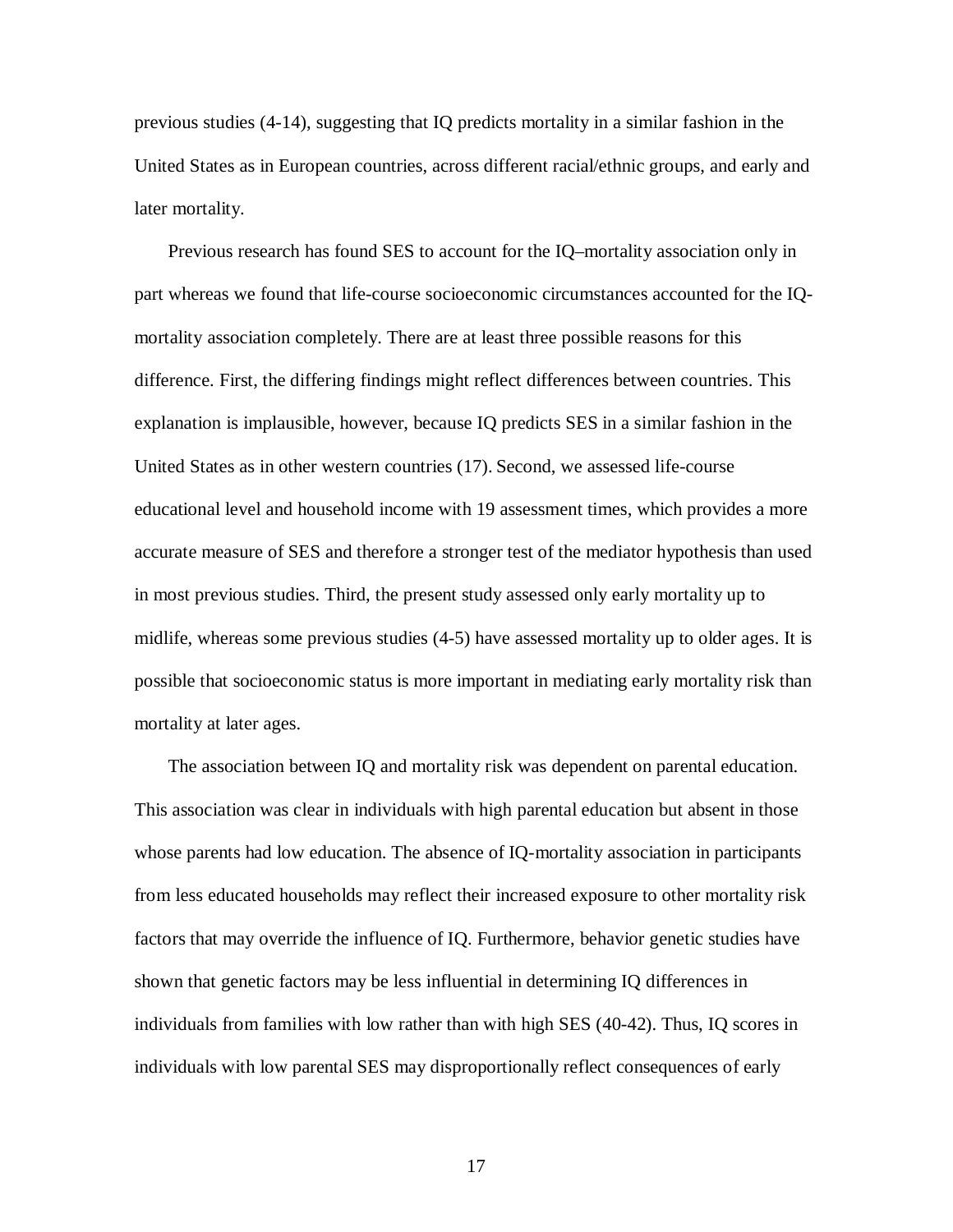environment rather than their genetic potential influencing the extent to which people are successful in selecting healthy environments and life styles after childhood. Replications of the IQ  $\times$  parental SES interaction effect and genetically informative studies are needed to assess this hypothesis.

Social disparities in mortality are an important public health issue, but factors explaining such disparities have remained unclear. We found a stronger association between income and mortality than between education and mortality suggesting that material factors are important in social disparities (43). Our findings do not support the hypothesis (12, 20) that socioeconomic disparities in early mortality would reflect IQ differences associated with SES. Adjusting for IQ did not alter the robust association between socioeconomic circumstances and mortality risk, implying that SES was an independent predictor of mortality even when IQ was taken into account. This suggests that reducing socioeconomic inequalities should reduce the mortality differentials associated with IQ differences.

In conclusion, our study of early mortality in the United States suggests that IQ may be one of the factors contributing to early death via its predictive association with lifetime socioeconomic circumstances. SES, in turn, is associated with mortality risk in a manner not confounded by IQ differences associated with SES.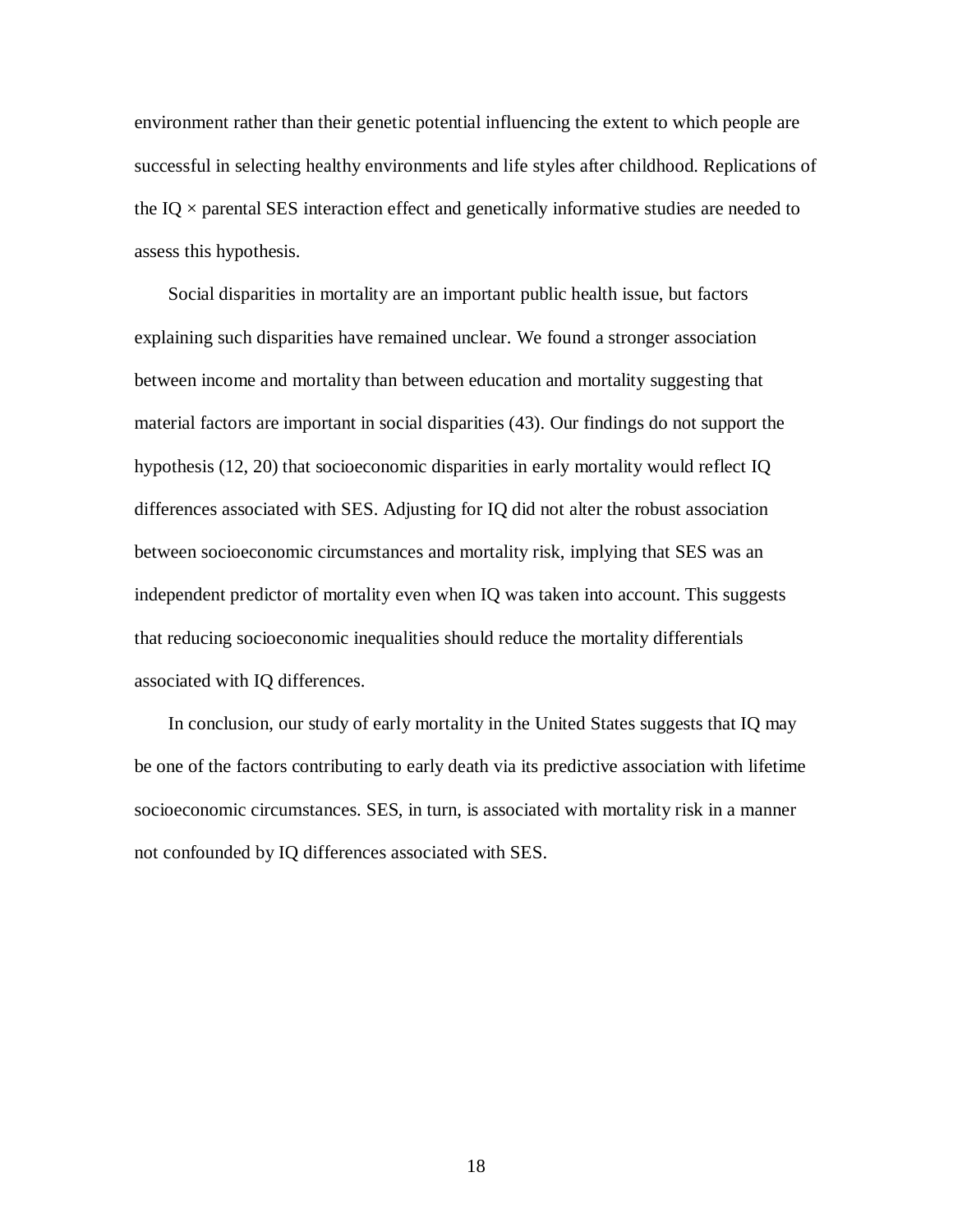**Acknowledgements:** ASM was supported by a 'EURYI' award from the European Science Foundation and a 'Chaire d'excellence' award from the French Ministry of Research. MK was supported by the Academy of Finland (grants 124322 and 117604).

#### **References**

- 1. Deary IJ, Whiteman MC, Starr JM, Whalley LJ, Fox HC. The impact of childhood intelligence on later life: following up the Scottish mental surveys of 1932 and 1947. J Pers Soc Psychol. 2004;86:130-147.
- 2. Plomin R, Spinath FM. Genetics and general cognitive ability (g). Trends Cogn Sci. 2002;6:169-176.
- 3. Gottfredson LS. Why g matters: The complexity of everyday life. Intelligence. 1997;24:79-132.
- 4. Hart CL, Taylor MD, Davey Smith G, Whalley LJ, Starr JM, Hole DJ, Wilson V, Deary IJ. Childhood IQ, social class, deprivation, and their relationships with mortality and morbidity risk in later life: prospective observational study linking the Scottish Mental Survey 1932 and the Midspan studies. Psychosom Med. 2003;65:877-883.
- 5. Whalley LJ, Deary IJ. Longitudinal cohort study of childhood IQ and survival up to age 76. BMJ. 2001;322:819.
- 6. Pearce MS, Deary IJ, Young AH, Parker L. Childhood IQ and deaths up to middle age: The Newcastle Thousand Families Study. Public Health. 2006;120:1020-1026.
- 7. Batty GD, Wennerstad KM, Smith GD, Gunnell D, Deary IJ, Tynelius P, Rasmussen F.
- IQ in early adulthood and later cancer risk: cohort study of one million Swedish men. Ann Oncol. 2007;18:21-28.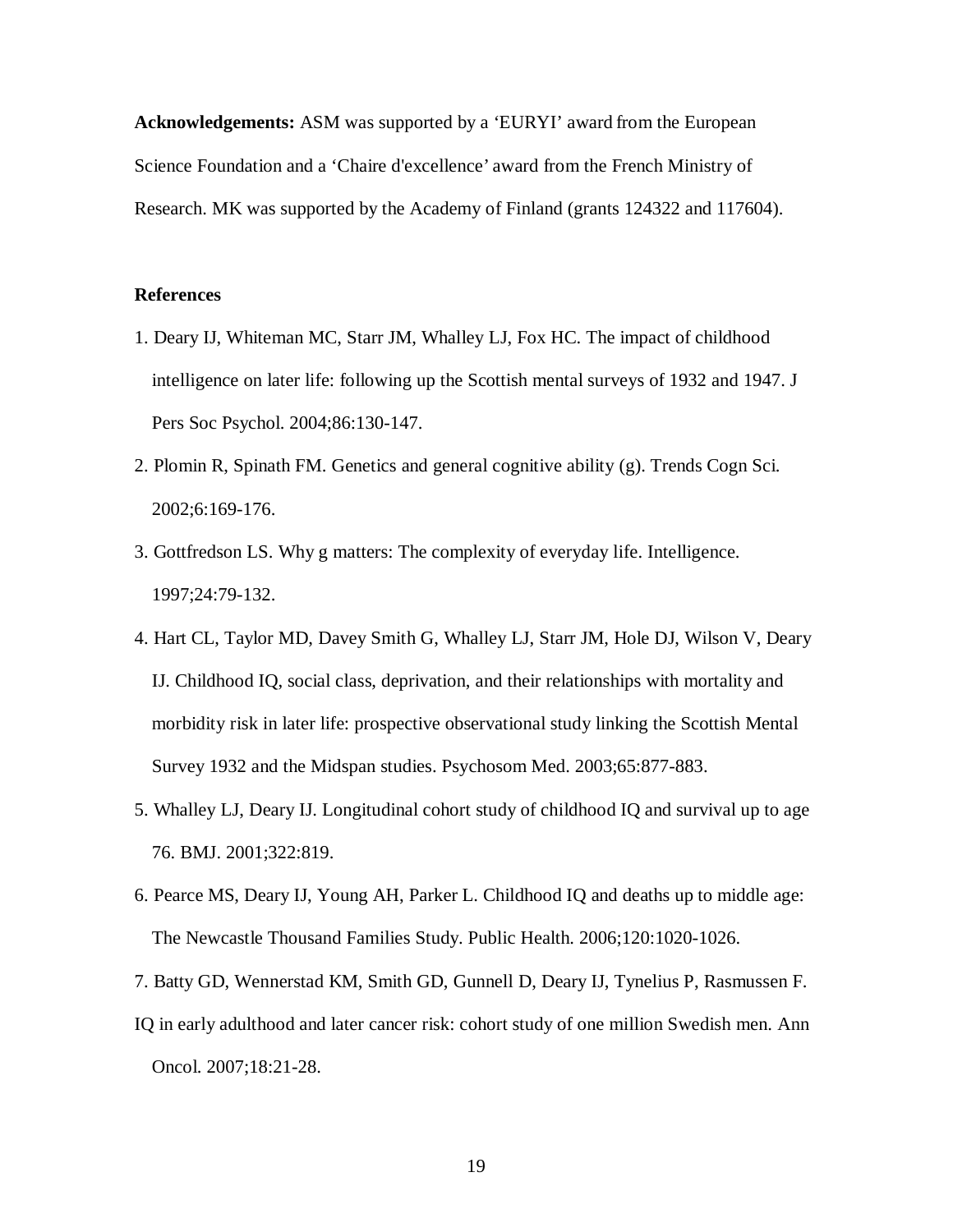- 8. Hemmingsson T, Essen JV, Melin B, Allebeck P, Lundberg I. The association between cognitive ability measured at ages 18-20 and coronary heart disease in middle age among men: A prospective study using the Swedish 1969 conscription cohort. Soc Sci Med. 2007;65:1410-1419.
- 9. Kuh D, Richards M, Hardy R, Butterworth S, Wadsworth ME. Childhood cognitive ability and deaths up until middle age: a post-war birth cohort study. Int J Epidemiol. 2004;33:408-413.
- 10. Martin LT, Kubzansky LD. Childhood cognitive performance and risk of mortality: a prospective cohort study of gifted individuals. Am J Epidemiol. 2005;162:887-890.
- 11. Hart CL, Taylor MD, Smith GD, Whalley LJ, Starr JM, Hole DJ, Wilson V, Deary IJ. Childhood IQ and cardiovascular disease in adulthood: prospective observational study linking the Scottish Mental Survey 1932 and the Midspan studies. Soc Sci Med. 2004;59:2131-2138.
- 12. Batty GD, Der G, Macintyre S, Deary IJ. Does IQ explain socioeconomic inequalities in health? Evidence from a population based cohort study in the west of Scotland. BMJ. 2006;332:580-584.
- 13. Deary IJ, Batty GD. Cognitive epidemiology. J Epidemiol Community Health. 2007;61:378-384.
- 14. Batty GD, Deary IJ, Gottfredson LS. Premorbid (early life) IQ and later mortality risk: systematic review. Ann Epidemiol. 2007;17:278-288.
- 15. Gottfredson LS, Deary IJ. Intelligence predicts health and longevity, but why? Curr Dir Psychol Sci. 2004; 13: 1-4.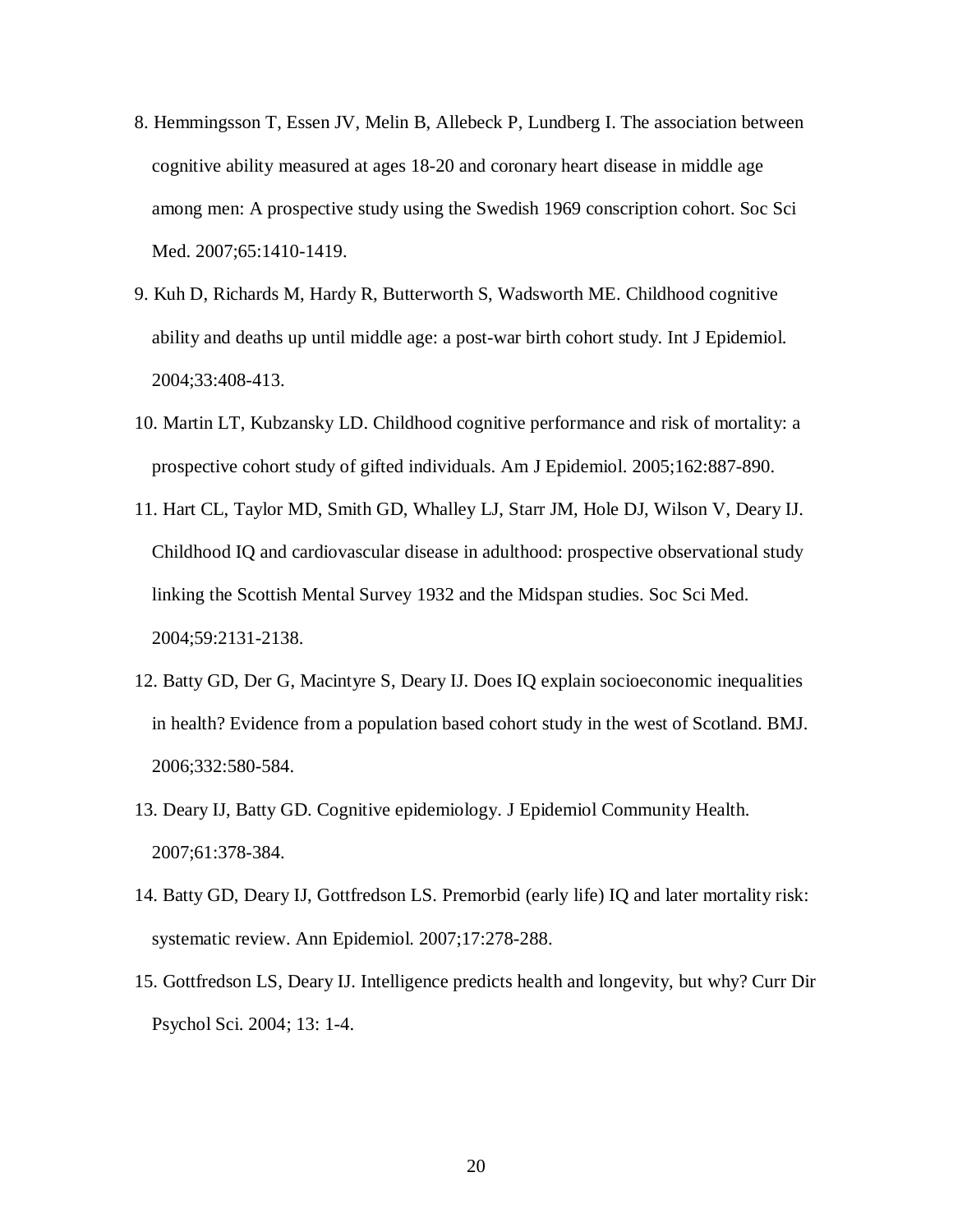- 16. Rowe D, Vesterdal W, Rodgers J. Herrnstein's syllogism: Genetic and shared environmental influences on IQ, education, and income. Intelligence. 1999;26:405-423.
- 17. Strenze T. Intelligence and socioeconomic success: A meta-analytic review of longitudinal research. Intelligence. 2007; 35:401-426.
- 18. Smith GD, Hart C, Blane D, Gillis C, Hawthorne V. Lifetime socioeconomic position and mortality: prospective observational study. BMJ. 1997; 314:547-552.
- 19. Mustard CA, Etches J. Gender differences in socioeconomic inequality in mortality. J Epidemiol Community Health. 2003;57:974-980.
- 20. Gottfredson LS. Intelligence: is it the epidemiologists' elusive "fundamental cause" of social class inequalities in health? J Pers Soc Psychol. 2004;86:174-199.
- 21. Singh-Manoux A, Ferrie JE, Lynch JW, Marmot M. The role of cognitive ability (intelligence) in explaining the association between socioeconomic position and health: Evidence from the Whitehall II prospective cohort study. Am J Epidemiol. 2005;161:831-839.
- 22. Center for Human Resource Research. NLSY79 User's guide: A Guide to the 1979- 2004 National Longitudinal Survey of Youth data. Available at <http://www.bls.gov/nls/nlsy79.htm>, accessed 13.1.2006.
- 23. Seeman TE, Kaplan GA, Knudsen L, Cohen R, Guralnik J. Social network ties and mortality among the elderly in the Alameda County Study. Am J Epidemiol. 1987;126:714-723.
- 24. Singer JB, Willett JB. Applied longitudinal data analysis: modeling change and event occurrence. Oxford, Oxford University Press (2003)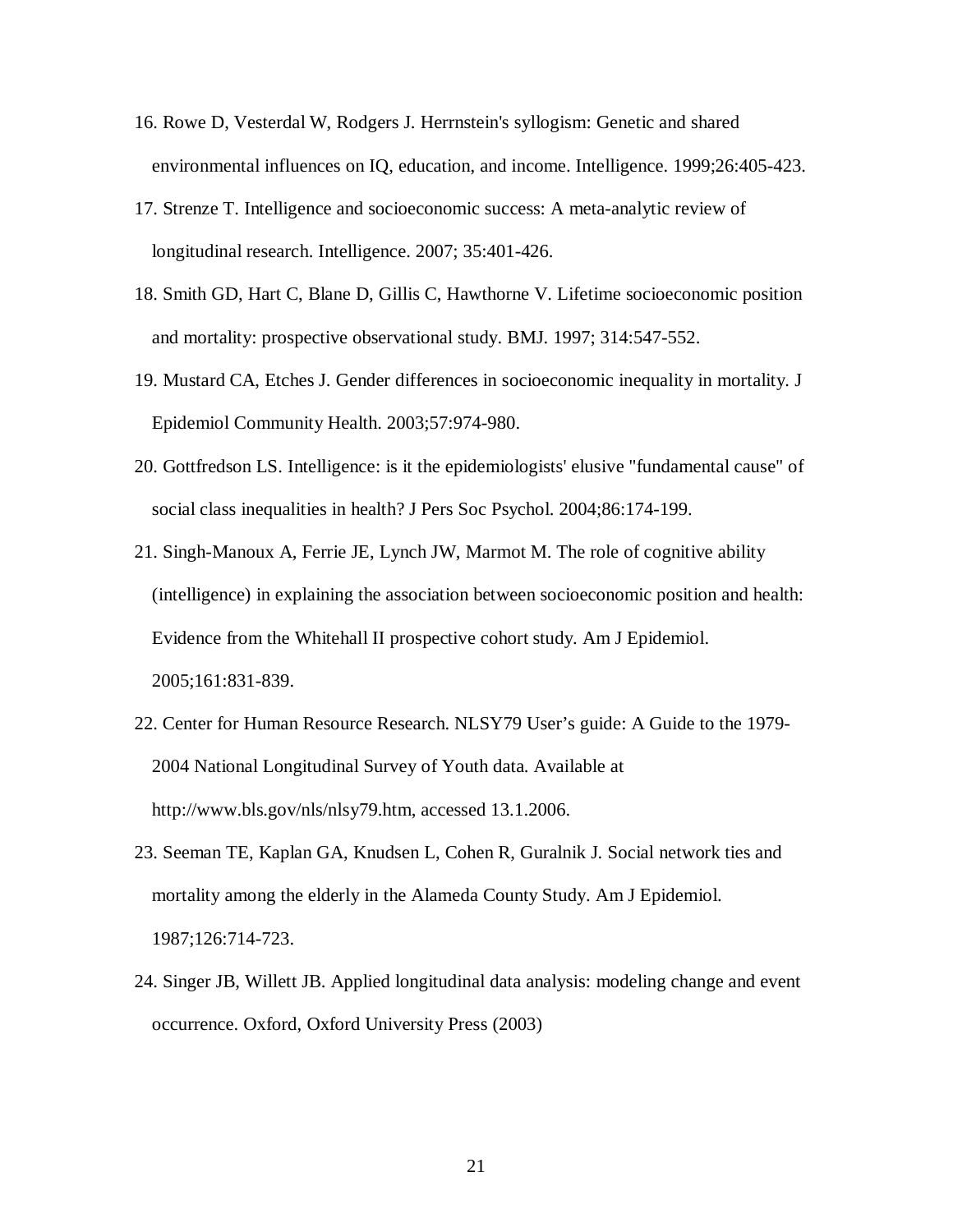- 25. Centers for Disease Control and Prevention. Web-based Injury Statistics Query and Reporting System. Available at [http://www.cdc.gov/ncipc/wisqars,](http://www.cdc.gov/ncipc/wisqars) accessed 1/2008.
- 26. Osler M, Andersen AM, Laursen B, Lawlor DA. Cognitive function in childhood and early adulthood and injuries later in life: the Metropolit 1953 male birth cohort. Int J Epidemiol. 2007;36:212-219.
- 27. Lawlor DA, Clark H, Leon DA. Associations between childhood intelligence and hospital admissions for unintentional injuries in adulthood: the Aberdeen Children of the 1950s cohort study. Am J Public Health. 2007;97:291-297.
- 28. Gunnell D, Harbord R, Singleton N, Jenkins R, Lewis G. Is low IQ associated with an increased risk of developing suicidal thoughts? : A cohort study based on an 18-month follow-up of the national psychiatric morbidity survey. Soc Psychiatry Psychiatr Epidemiol. In press.
- 29. Batty GD, Mortensen LH, Gale CR, Deary IJ. Is low IQ related to risk of death by homicide? Testing a hypothesis using data from the Vietnam Experience Study. Psychiatry Res. In press.
- 30. Turner JV, Spallek M, Najman JM, Bain C, Purdie DM, Nixon J, Scott D, McClure R. Socio-economic distribution of environmental risk factors for childhood injury. Aust N Z J Public Health. 2006;30:514-518.
- 31. Cubbin C, LeClere FB, Smith GS. Socioeconomic status and injury mortality: individual and neighbourhood determinants. J Epidemiol Community Health. 2000;54:517-524.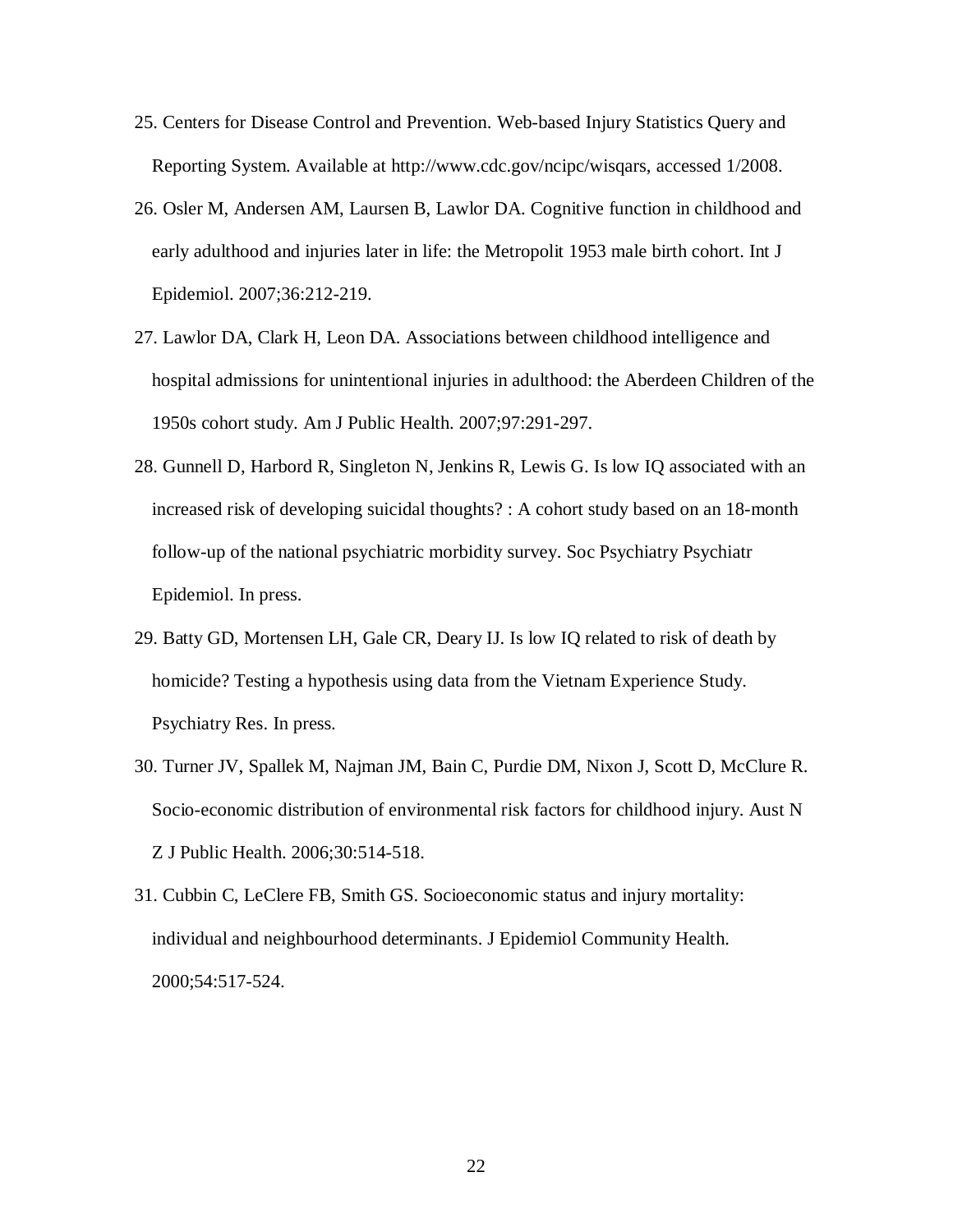- 32. Whitlock G, Norton R, Clark T, Pledger M, Jackson R, MacMahon S. Motor vehicle driver injury and socioeconomic status: a cohort study with prospective and retrospective driver injuries. J Epidemiol Community Health. 2003;57:512-516.
- 33. Gottfredson LS. Innovation, fatal accidents, and the evolution of general intelligence. In M. J. Roberts (Ed.), Integrating the mind: Domain general versus domain specific processes in higher cognition (pp. 387-425). Hove, UK: Psychology Press, 2007.
- 34. Hemmingsson T, Kriebel D, Melin B, Allebeck P, Lundberg I. How does IQ affect onset of smoking and cessation of smoking–Linking the Swedish 1969 Conscription Cohort to the Swedish Survey of Living Conditions. Psychosom Med. In press.
- 35. Batty GD, Deary IJ, Schoon I, Gale CR. Mental ability across childhood in relation to risk factors for premature mortality in adult life: the 1970 British Cohort Study. J Epidemiol Community Health. 2007;61:997-1003.
- 36. Batty GD, Deary IJ, Macintyre S. Childhood IQ in relation to risk factors for premature mortality in middle-aged persons: the Aberdeen Children of the 1950s study. J Epidemiol Community Health. 2007;61:241-247.
- 37. Adler NE, Boyce T, Chesney MA, Cohen S, Folkman S, Kahn RL, Syme SL. Socioeconomic status and health. The challenge of the gradient. Am Psychol. 1994;49:15-24.
- 38. Anderson NB, Armstead CA. Toward understanding the association of socioeconomic status and health: a new challenge for the biopsychosocial approach. Psychosom Med. 1995;57:213-225.
- 39. Hanson MD, Chen E. Socioeconomic status and health behaviors in adolescence: a review of the literature. J Behav Med. 2007;30:263-285.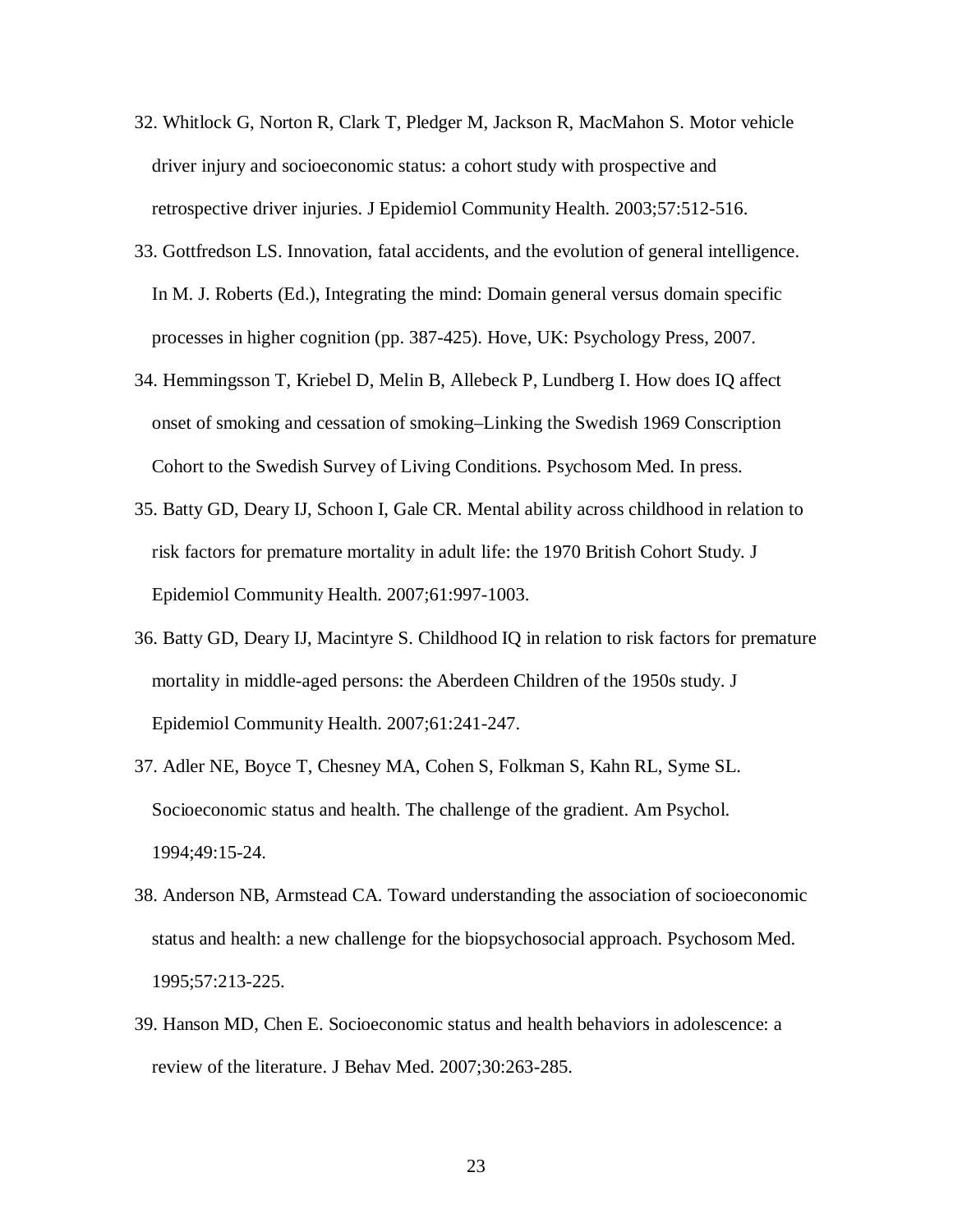- 40. Rowe DC, Jacobson KC, Van den Oord EJ. Genetic and environmental influences on vocabulary IQ: parental education level as moderator. Child Dev. 1999;70:1151-1162.
- 41. Turkheimer E, Haley A, Waldron M, D'Onofrio B, Gottesman II. Socioeconomic status modifies heritability of IQ in young children. Psychol Sci. 2003;14:623-628.
- 42. Harden KP, Turkheimer E, Loehlin JC. Genotype by environment interaction in adolescents' cognitive aptitude. Behav Genet. 2007;37:273-283.
- 43. Davey Smith G, Hart C, Hole D, MacKinnon P, Gillis C, Watt G, Blane D, Hawthorne V. Education and occupational social class: which is the more important indicator of mortality risk? J Epidemiol Community Health. 1998;52:153-160.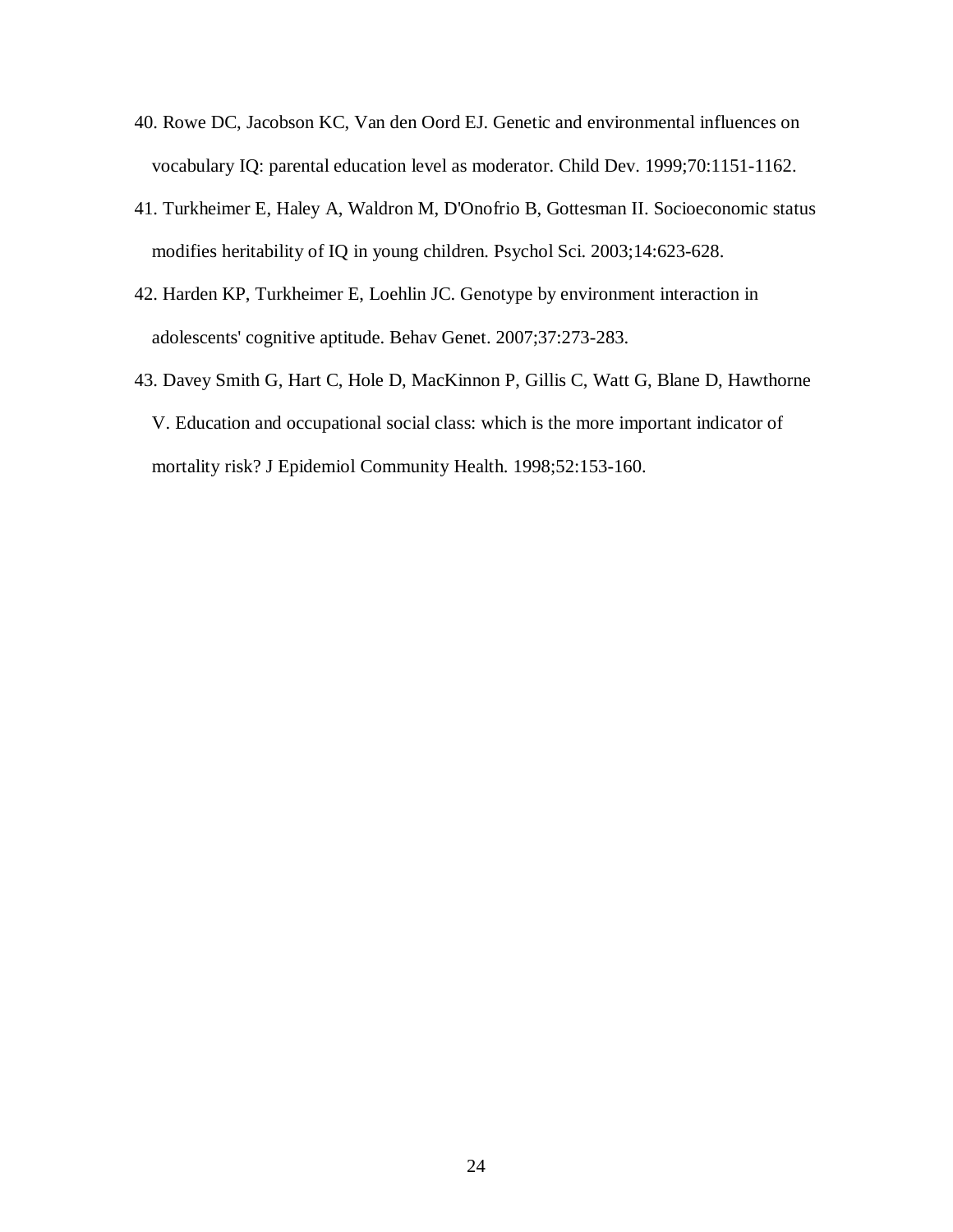|      | <b>Risk set</b> | Deaths | Censored |
|------|-----------------|--------|----------|
| Year |                 |        |          |
| 1980 | 11321           | 0      | 0        |
| 1981 | 11321           | 10     | 0        |
| 1982 | 11301           | 13     | 18       |
| 1983 | 11270           | 13     | 62       |
| 1984 | 11195           | 9      | 951      |
| 1985 | 10235           | 12     | 39       |
| 1986 | 10184           | 14     | 32       |
| 1987 | 10138           | 13     | 41       |
| 1988 | 10084           | 16     | 52       |
| 1989 | 10016           | 12     | 67       |
| 1990 | 9937            | 9      | 1382     |
| 1991 | 8546            | 12     | 44       |
| 1992 | 8490            | 11     | 39       |
| 1993 | 8440            | 17     | 68       |
| 1994 | 8355            | 23     | 90       |
| 1996 | 8242            | 35     | 118      |
| 1998 | 8089            | 28     | 276      |
| 2000 | 7785            | 35     | 300      |
| 2002 | 7450            | 31     | 371      |
| 2004 | 7048            | 47     | 7001     |

Table 1. Life table of the sample by study years.

Note: Risk set includes participants who were alive and for whom data on mortality status were available. Participants were censored due to study drop-out and funding constraints limiting the number of participants in 1984 and 1990.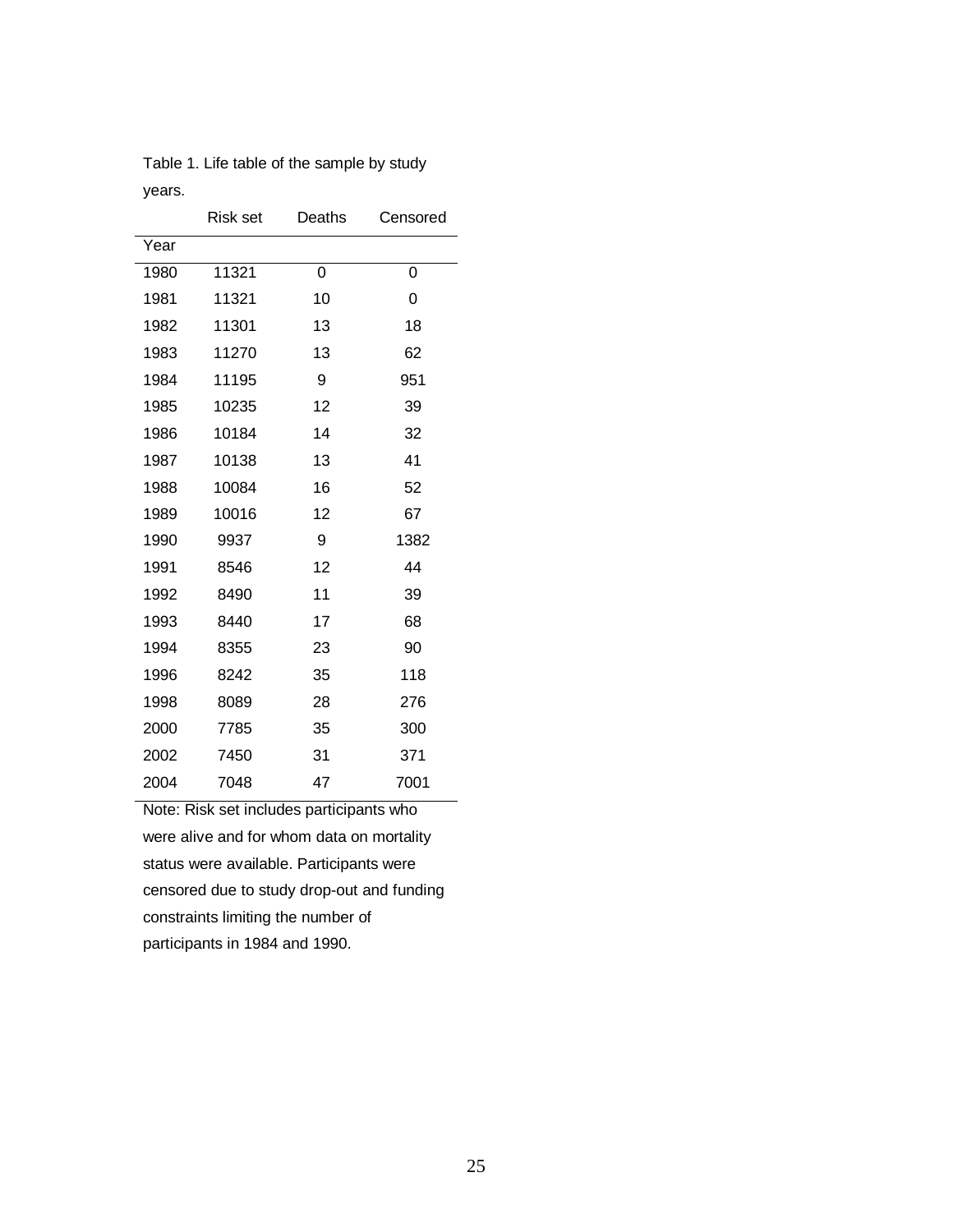Table 2. Predicting mortality risk by IQ and sociodemographic covariates. Odds ratios (95% confidence intervals) from nested discrete-time survival analyses (n=11321).

|                               | Model 1   |            | Model 2         |            | Model 3         |            | Model 4   |            |
|-------------------------------|-----------|------------|-----------------|------------|-----------------|------------|-----------|------------|
|                               | <b>OR</b> | 95% CI     | $\overline{OR}$ | 95% CI     | $\overline{OR}$ | 95% CI     | <b>OR</b> | 95% CI     |
| Gender                        | $0.44***$ | 0.33, 0.58 | $0.46***$       | 0.35, 0.61 | $0.44***$       | 0.33, 0.58 | $0.46***$ | 0.35, 0.61 |
| Birth year                    | $1.08*$   | 1.01, 1.15 | 1.04            | 0.98, 1.12 | 1.03            | 0.96, 1.10 | 1.04      | 0.97, 1.12 |
| Race/ethnicity                |           |            |                 |            |                 |            |           |            |
| <b>Black</b>                  | $1.62***$ | 1.25, 2.09 | 0.99            | 0.75, 1.31 | 1.28            | 0.96, 1.71 | 0.98      | 0.72, 1.33 |
| Hispanic                      | 0.93      | 0.63, 1.39 | 0.82            | 0.55, 1.22 | 0.84            | 0.57, 1.25 | 0.81      | 0.54, 1.21 |
| White/other                   | 1.00      |            | 1.00            |            | 1.00            |            | 1.00      |            |
| Parent's education            | $0.93***$ | 0.89, 0.96 | 0.96            | 0.92, 1.01 | $0.96*$         | 0.91, 1.00 | 0.96      | 0.92, 1.01 |
| Baseline health limitation    | $1.80*$   | 1.07, 3.04 | 1.61            | 0.94, 2.74 | $1.74*$         | 1.03, 2.94 | 1.61      | 0.94, 2.73 |
| <b>Marital status</b>         |           |            |                 |            |                 |            |           |            |
| Never married                 |           |            | 1.00            |            |                 |            | 1.00      |            |
| Married                       |           |            | $0.36***$       | 0.25, 0.53 |                 |            | $0.36***$ | 0.25, 0.53 |
| Divorced/Widowed              |           |            | $0.67*$         | 0.47, 0.98 |                 |            | $0.68*$   | 0.47, 0.98 |
| Own education                 |           |            | 0.95            | 0.89, 1.02 |                 |            | 0.95      | 0.88, 1.03 |
| Household income <sup>z</sup> |           |            | $0.66***$       | 0.55, 0.78 |                 |            | $0.66***$ | 0.55, 0.79 |
| IQ <sup>z</sup>               |           |            |                 |            | $0.78**$        | 0.66, 0.91 | 0.99      | 0.81, 1.20 |

Note: \*\*\* p<0.001, \*\* p<0.01, \* p<0.05;  $^2$  standardized ORs (Mean=0, SD=1)

All models adjust for Age and Age $^2$  for the passage of time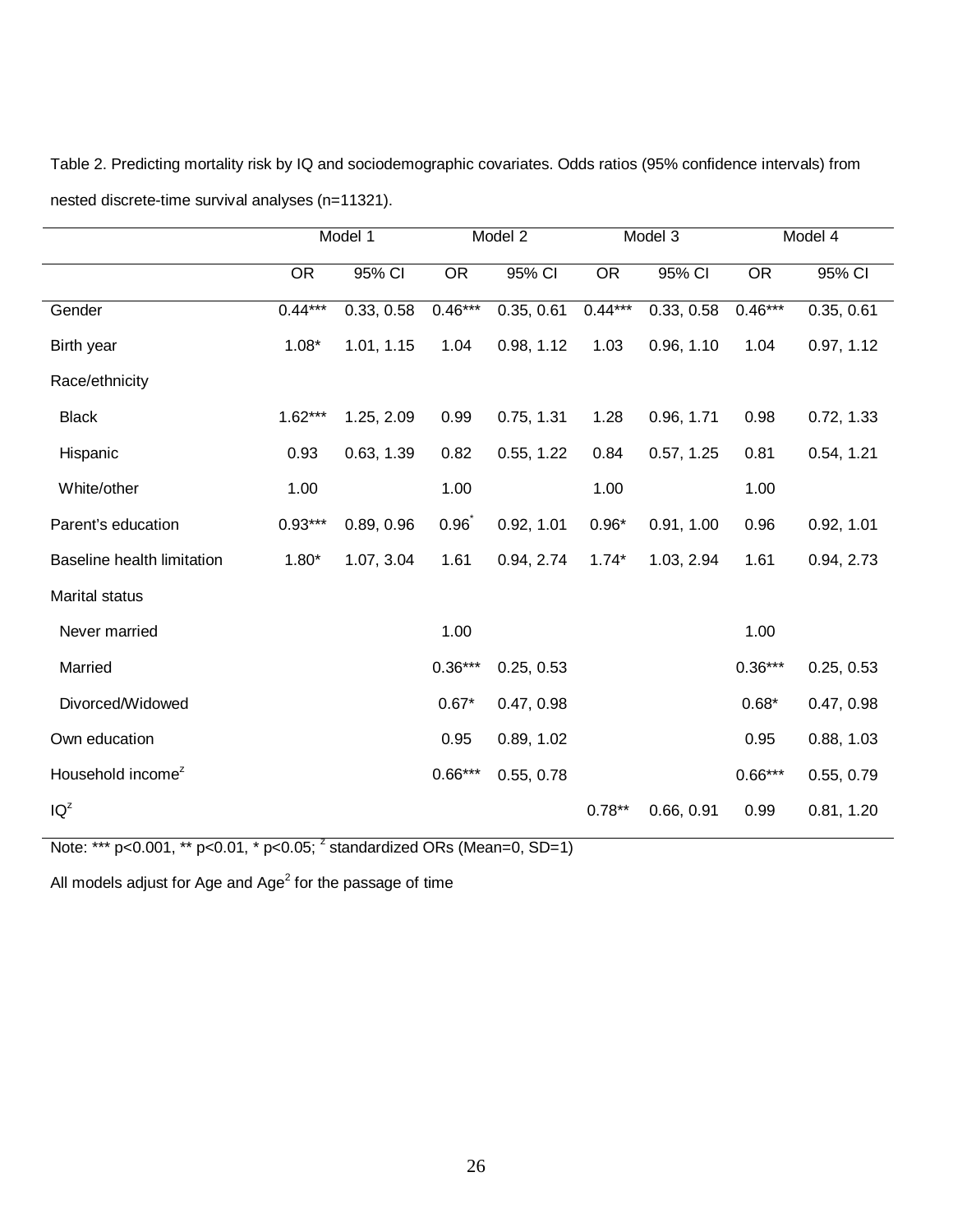|        |         |         | IQ   |         |         |           |
|--------|---------|---------|------|---------|---------|-----------|
|        | $-2$ SD | $-1$ SD | Mean | $+1$ SD | $+2$ SD | <b>OR</b> |
| Step 1 | 9.0     | 7.1     | 5.5  | 4.3     | 3.4     | 0.78      |
| Step 2 | 5.7     | 5.2     | 4.8  | 4.4     | 4.0     | 0.91      |
| Step 3 | 4.7     | 4.6     | 4.5  | 4.5     | 4.4     | 0.99      |

Table 3. The probability of death (%) by the age of 47 by IQ level. Predictions from discretetime survival analysis models (n=11321).

Note: Given the relatively low absolute percentage points, the OR:s also provide an

approximate relative risk of death by the age of 47 associated with 1 standard deviation

change in IQ, i.e.,  $RR \approx p(+1 SD) / p(Mean)$ .

Step 1 adjusts for sex, birth year, race/ethnicity, baseline health, and parental education

Step 2 adjusts for step 1 + marital status and own education

Step 3 adjusts for step 2 + household income

See table 2 for statistical details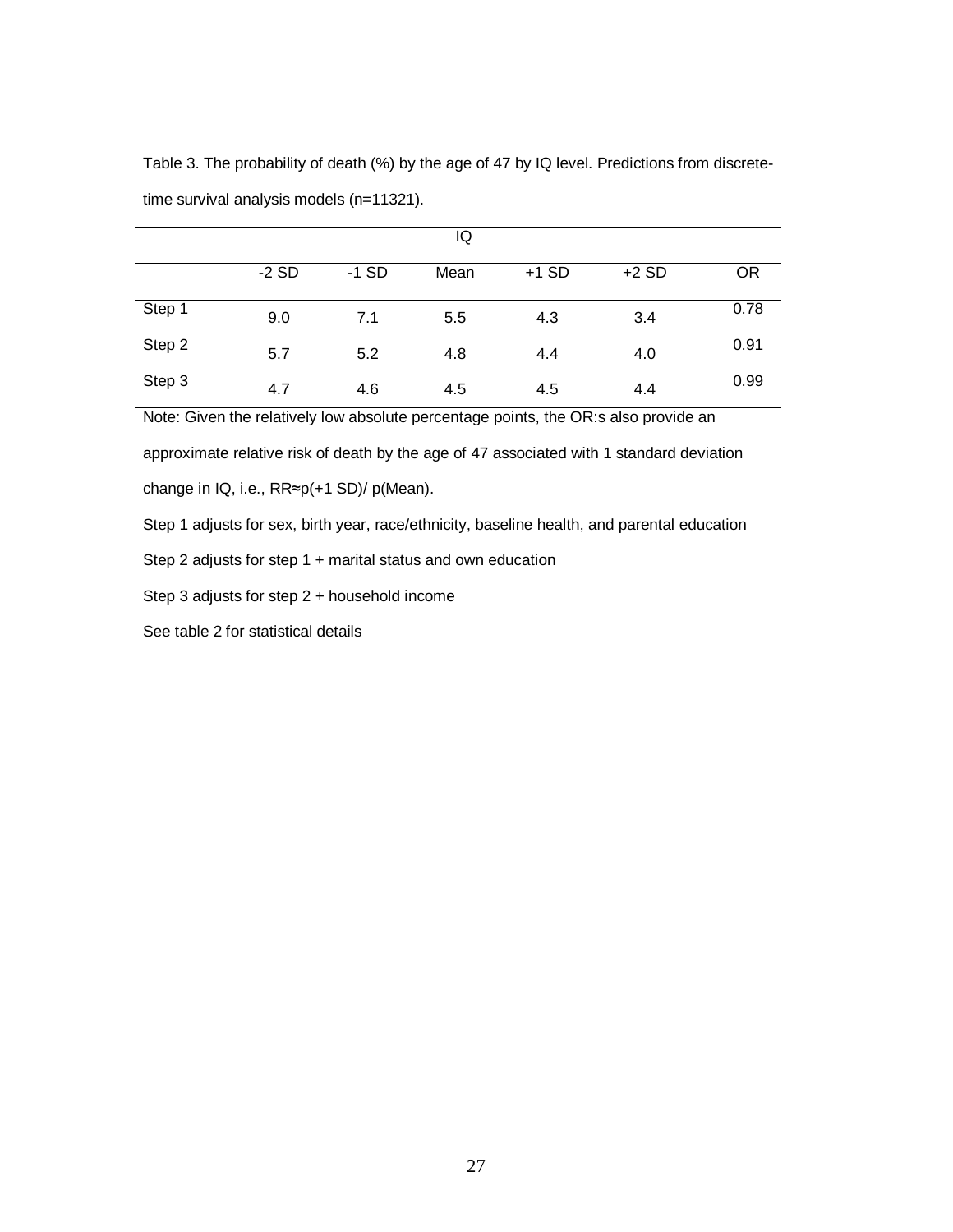FIGURES



Figure 1. Predicting participants' education level and household income over the follow-up period by IQ assessed in 1980. The figure plots the standardized regression coefficients of IQ in linear regression analyses predicting education and household income separately at each follow-up phase.